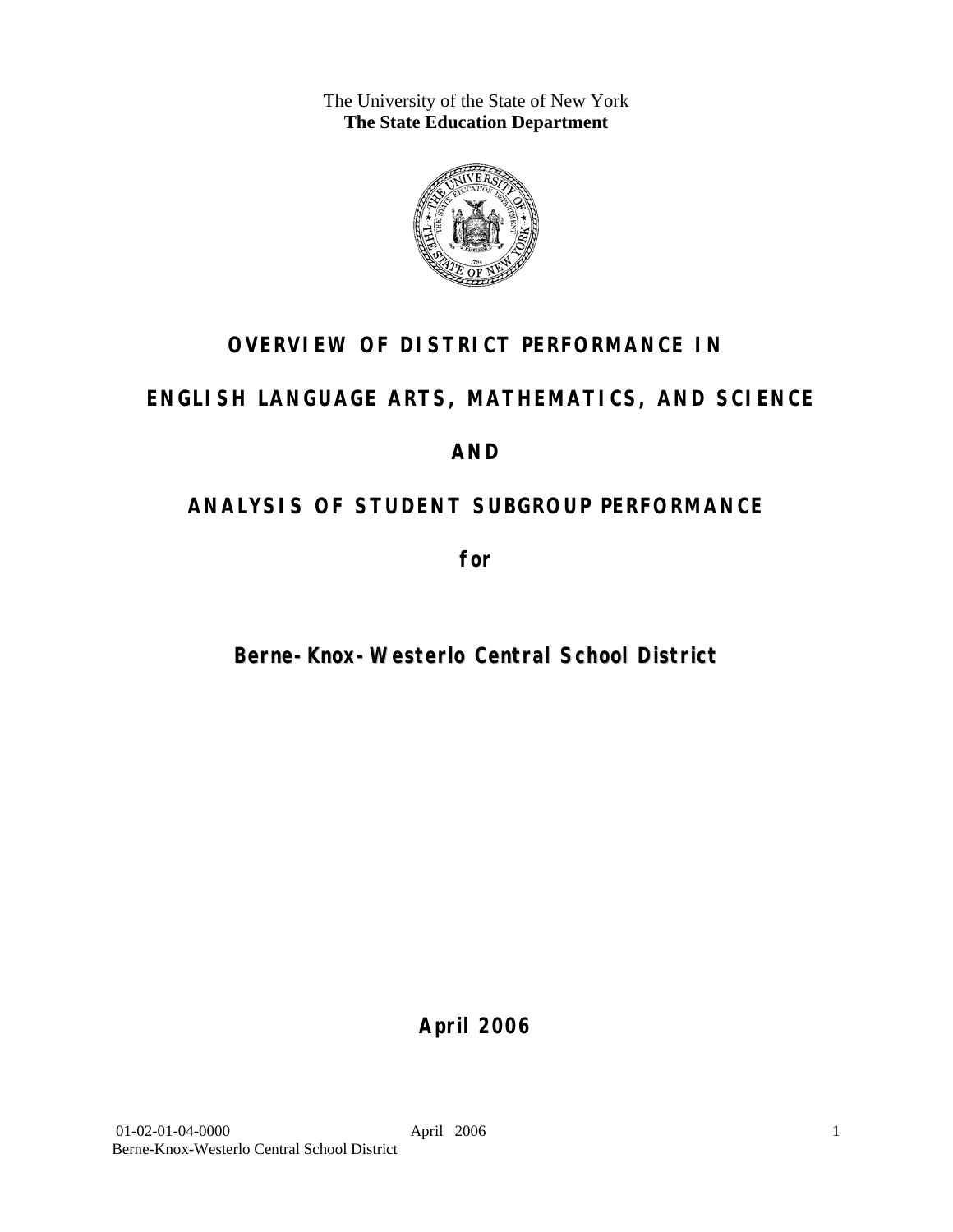### **THE UNIVERSITY OF THE STATE OF NEW YORK**

### **Regents of The University**

| Tonawanda             |
|-----------------------|
| <b>Hollis</b>         |
| New Rochelle          |
|                       |
| <b>North Syracuse</b> |
| New York              |
|                       |
| Buffalo               |
| Hartsdale             |
| Albany                |
| <b>Bronx</b>          |
| <b>Binghamton</b>     |
| Rochester             |
| New York              |
| <b>Brooklyn</b>       |
| <b>Great Neck</b>     |

### **President of The University and Commissioner of Education**

RICHARD P. MILLS

**Interim Deputy Commissioner for Elementary, Middle, Secondary and Continuing Education**  JEAN STEVENS

#### **Assistant Commissioner for Standards, Assessment and Reporting**  DAVID M. ABRAMS

#### **Coordinator, Information and Reporting Services**

MARTHA P. MUSSER

The State Education Department does not discriminate on the basis of age, color, religion, creed, disability, marital status, veteran status, national origin, race, gender, genetic predisposition or carrier status, or sexual orientation in its educational programs, services and activities. Portions of this publication can be made available in a variety of formats, including braille, large print or audio tape, upon request. Inquiries concerning this policy of nondiscrimination should be directed to the Department's Office for Diversity, Ethics, and Access, Room 530, Education Building, Albany, NY 12234. **Requests for additional copies of this publication may be made by contacting the Publications Sales Desk, Room 309, Education Building, Albany, NY 12234.** 

Please address all correspondence about this report that is not related to data corrections to:

*School Report Card Coordinator Information and Reporting Services Team New York State Education Department Room 863 EBA 89 Washington Avenue Albany, NY 12234*  E-mail: *RPTCARD@mail.nysed.gov*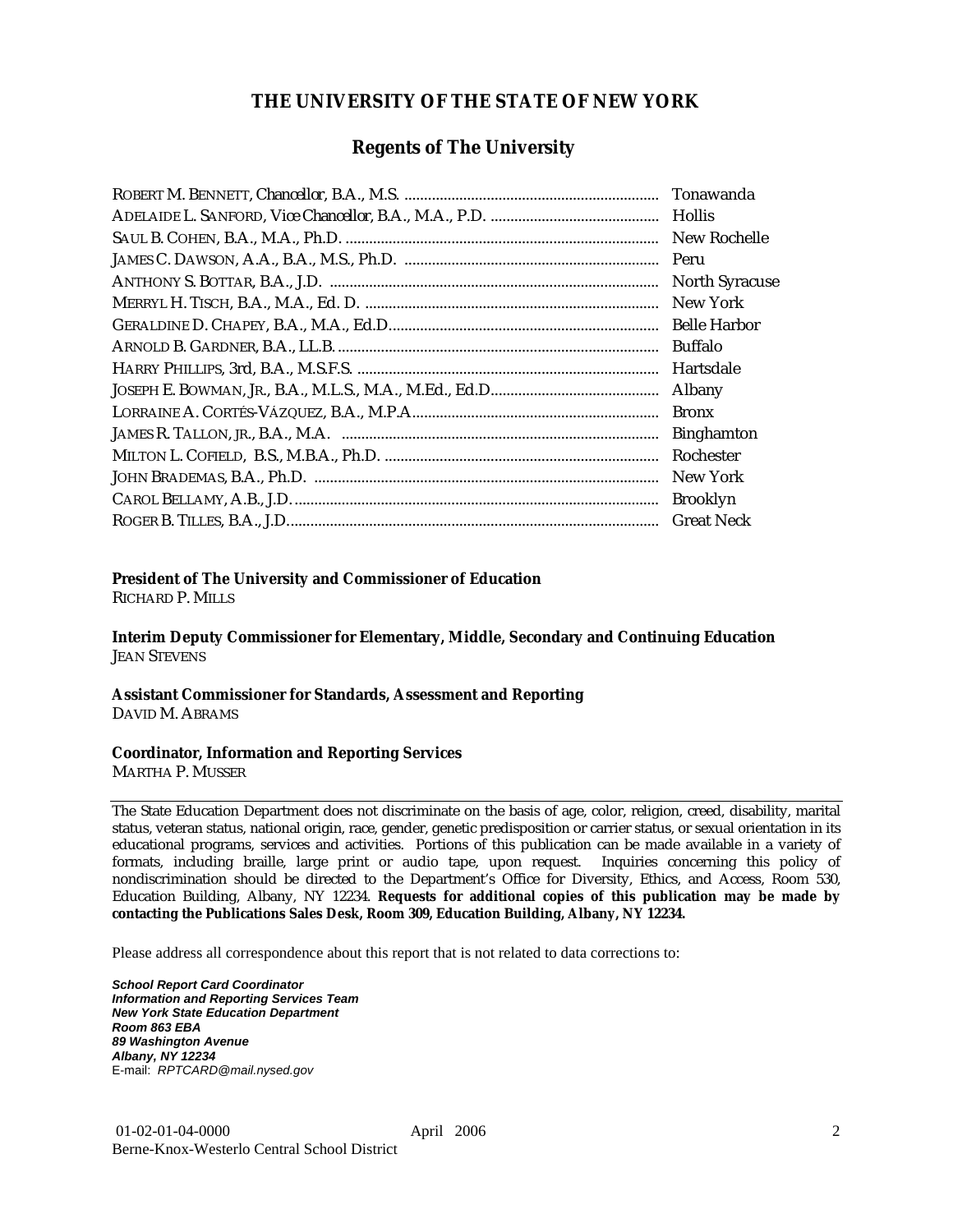The *New York State District Report Card* is an important part of the Board of Regents effort to raise learning standards for all students. It provides information to the public on student performance and other measures of district performance. Knowledge gained from the district report card on a district's strengths and weaknesses can be used to improve instruction and services to students.

The *New York State District Report Card* consists of three parts: the *Overview of District Performance in English Language Arts, Mathematics, and Science and Analysis of Student Subgroup Performance,* the *Comprehensive Information Report,* and the *Accountability Status Report.* The *Overview and Analysis* presents performance data on measures required by the federal No Child Left Behind Act: English, mathematics, science, and graduation rate. Performance data on other State assessments can be found in the *Comprehensive Information Report*. The *Accountability Status Report* provides information as to whether a district is making adequate progress toward enabling all students to achieve proficiency in English and mathematics.

State assessments are designed to help ensure that all students reach high learning standards. They show whether students are getting the foundation knowledge they need to succeed at the elementary, middle, and commencement levels and beyond. The State requires that students who are not making appropriate progress toward the standards receive academic intervention services.

In the *Overview*, performance on the elementary- and middle-level assessments in English language arts, mathematics, and science is reported in terms of mean scores and the percentage of students scoring at each of the four levels. These levels indicate performance on the standards from seriously deficient to advanced proficiency. Regents examination scores are reported in four score ranges. Scores of 65 to 100 are passing; scores of 55 to 64 earn credit toward a local diploma (with the approval of the local board of education). Though each elementary- and middle-level assessment is administered to students in a specific grade, secondary-level assessments are taken by students when they complete the coursework for the core curriculum. Therefore, the performance of students at the secondary level is measured for a student cohort rather than a group of students at a particular grade level. Students are grouped in cohorts according to the year in which they first entered grade 9.

The assessment data in the *Overview and Analysis* are for all tested students in the district, including general-education students and students with disabilities. In the *Overview*, each district's performance is compared with that of all public schools statewide. In the *Analysis*, performance is disaggregated by race/ethnicity, disability status, gender, limited English proficient status, income level, and migrant status.

Explanations of terms referred to or symbols used in this part of the district report card may be found in the glossary on the last page. Further information on the district report card may be found in the guide, *Understanding Your School Report Card: April 2006*, available on the Information and Reporting Services Web site at www.emsc.nysed.gov/irts.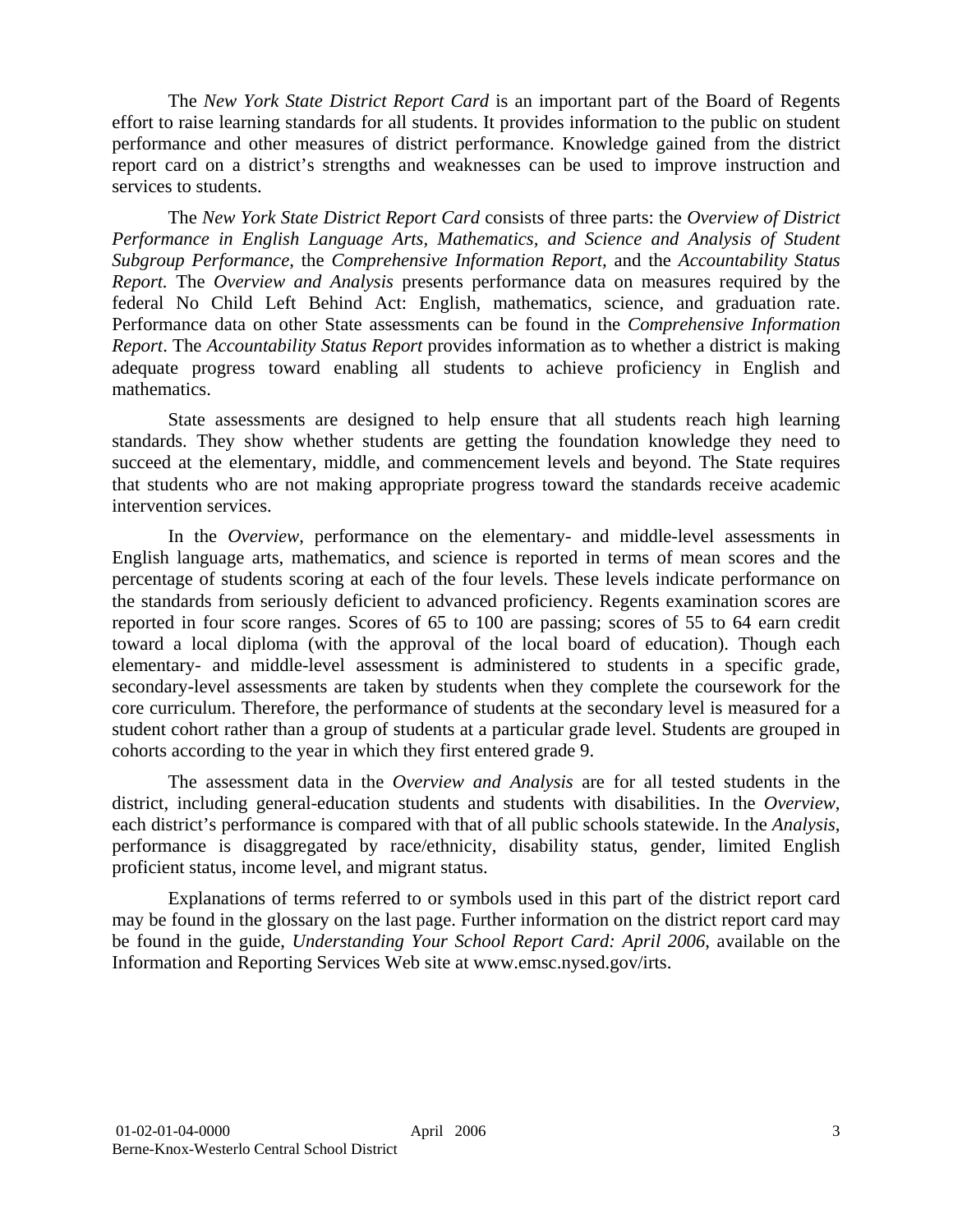# **Overview of District Performance in English Language Arts, Mathematics, and Science**

# **District Profile**

| Superintendent:     | Steven M. Schrade |             | Phone: | (518)872-1293             |
|---------------------|-------------------|-------------|--------|---------------------------|
| <b>Organization</b> |                   | Grade Range |        | <b>Student Enrollment</b> |
| $2004 - 05$         |                   | ΝA          |        | 1087                      |

| 2003-04 District-wide Total Expenditure per Pupil      | \$14,008 |
|--------------------------------------------------------|----------|
| 2003-04 NYS Public Schools Total Expenditure per Pupil | \$13.826 |

### **2004–05 Core Classes Taught by Highly Qualified Teachers\***

| <b>Total Number of</b><br><b>Core Classes</b> | <b>Percent Taught</b><br>by Highly<br>Qualified<br><b>Teachers</b> |
|-----------------------------------------------|--------------------------------------------------------------------|
| 274                                           | 97%                                                                |
|                                               |                                                                    |

\*To meet the federal definition of "highly qualified," public school teachers of core academic subjects must have at least a bachelor's degree and be State certified for and demonstrate subject matter competency in the core academic subject(s) they teach.

### **2004–05 Teachers with No Valid Teaching Certificate\***

| <b>Total Number of</b><br><b>Teachers</b> | <b>Percent with No</b><br><b>Valid Teaching</b><br><b>Certificate</b> |
|-------------------------------------------|-----------------------------------------------------------------------|
| 88                                        | 1%                                                                    |

\*Includes teachers with a modified temporary license.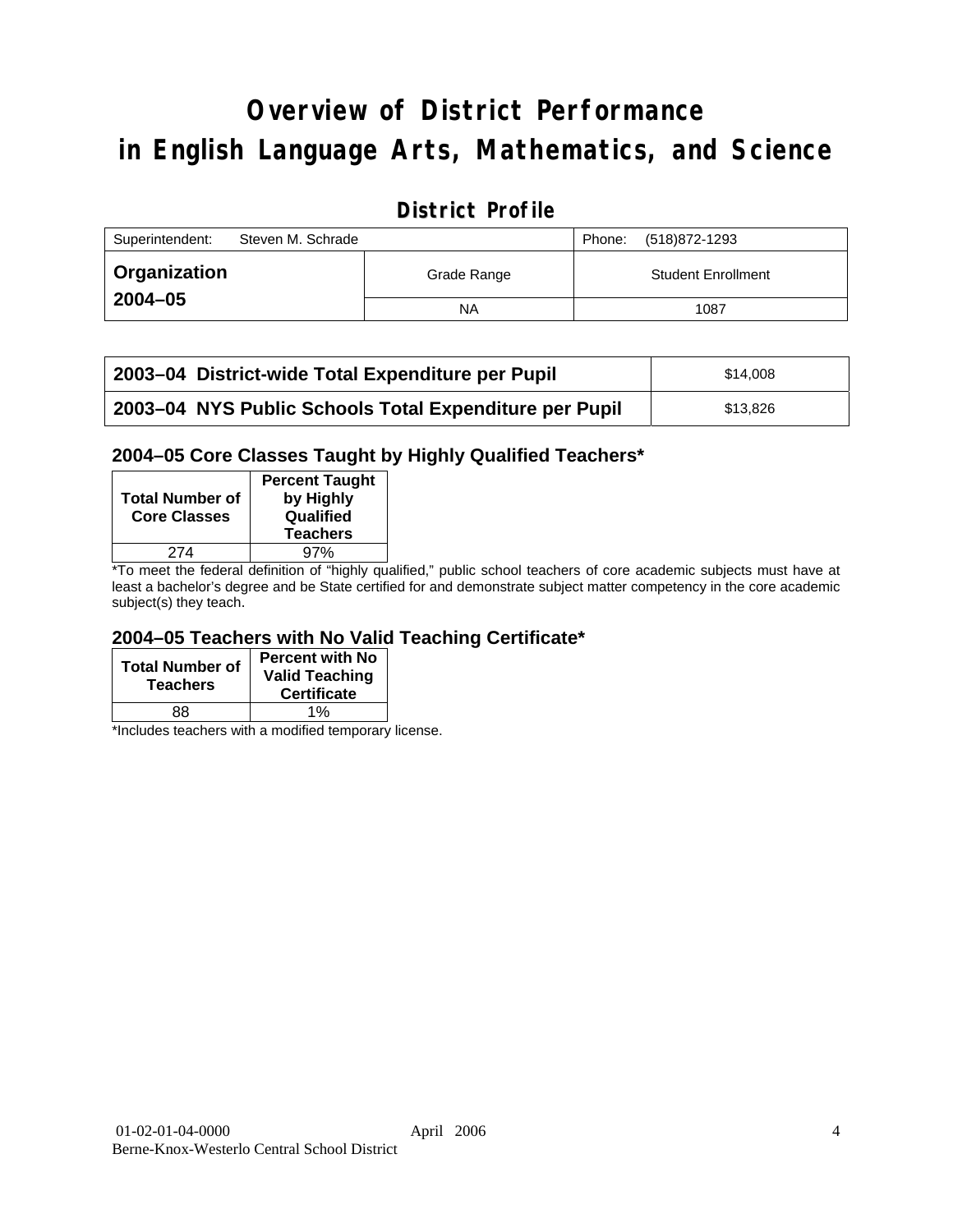English Language Arts



Percentages less than 0.51 will appear as zero because of rounding.

|                                               | <b>Counts of Students</b> |                    |                    |                    |                     |                   |
|-----------------------------------------------|---------------------------|--------------------|--------------------|--------------------|---------------------|-------------------|
| <b>Performance at</b><br><b>This District</b> | Level 1<br>455-602        | Level 2<br>603-644 | Level 3<br>645-691 | Level 4<br>692-800 | <b>Total Tested</b> | <b>Mean Score</b> |
| Feb 2003                                      |                           | 26                 | 42                 | 14                 | 83                  | 660               |
| <b>Feb 2004</b>                               |                           | 23                 | 40                 |                    | 74                  | 657               |
| Feb 2005                                      |                           | 24                 | 40                 |                    | 74                  | 659               |

|         | Elementary-Level English Language Arts Levels — Listening, Reading, and Writing Standards                 |  |  |  |  |
|---------|-----------------------------------------------------------------------------------------------------------|--|--|--|--|
| Level 4 | These students exceed the standards and are moving toward high performance on the Regents examination.    |  |  |  |  |
| Level 3 | These students meet the standards and, with continued steady growth, should pass the Regents examination. |  |  |  |  |
| Level 2 | These students need extra help to meet the standards and pass the Regents examination.                    |  |  |  |  |
| Level 1 | These students have serious academic deficiencies.                                                        |  |  |  |  |

**Performance of Limited English Proficient Students Taking the New York State English as a Second Language Achievement Test (NYSESLAT) as the Measure of English Language Arts Achievement**

| Grade 4 | _evel <i>*</i> | Level 2 | Levels 3 & 4 | <b>Total Tested</b> |
|---------|----------------|---------|--------------|---------------------|
| 2005    |                |         |              |                     |

### **Performance of Students with Severe Disabilities on the New York State Alternate Assessment (NYSAA) in English**

| Elementarv<br>Level | AA-Level | – AA–Level ∠ | AA-Level 3 | AA-Level | <b>Total Tested</b> |
|---------------------|----------|--------------|------------|----------|---------------------|
| 2004-05             |          |              |            |          |                     |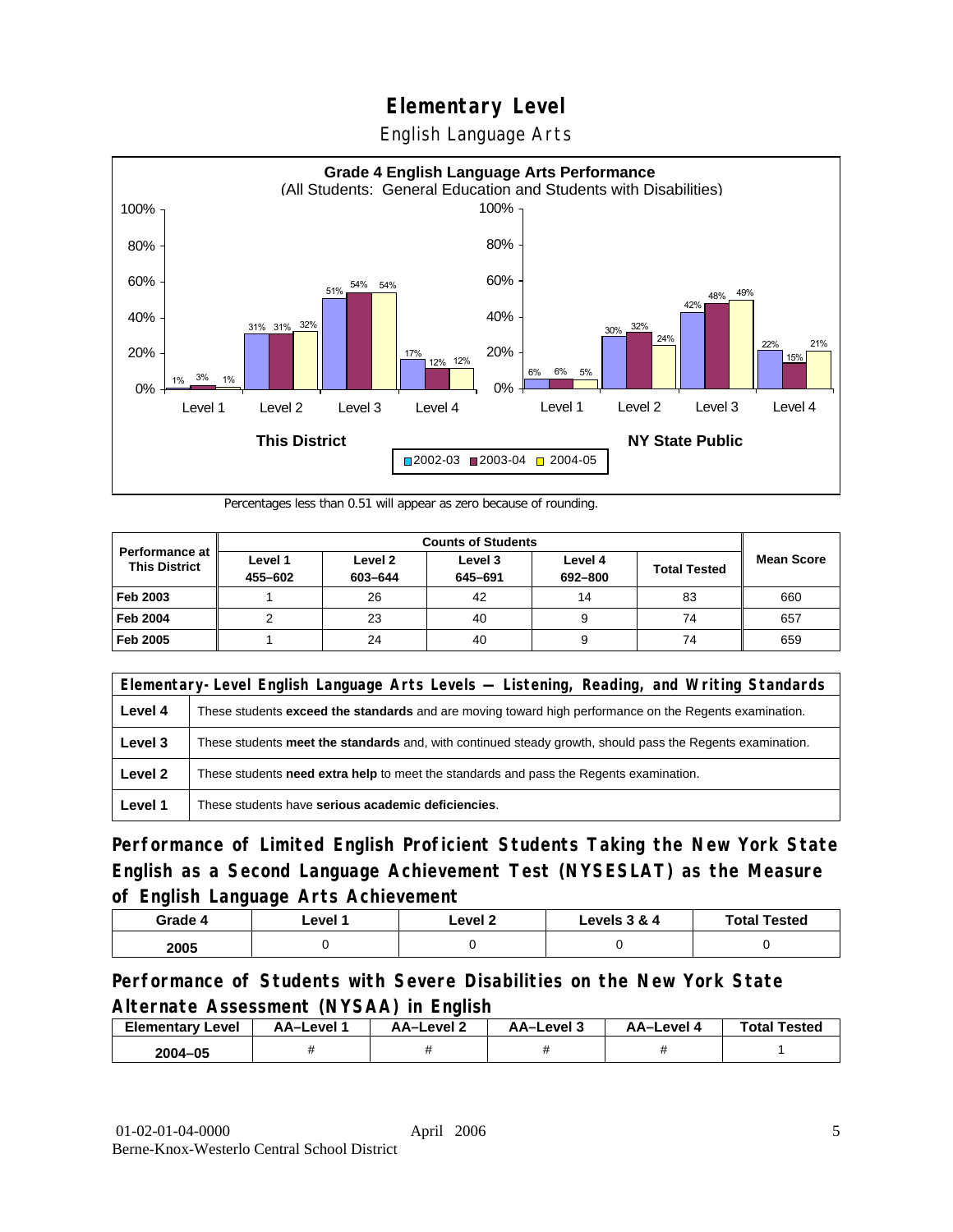### Mathematics



Percentages less than 0.51 will appear as zero because of rounding.

| <b>Counts of Students</b>                     |                    |                    |                    |                    |                     |                   |
|-----------------------------------------------|--------------------|--------------------|--------------------|--------------------|---------------------|-------------------|
| <b>Performance at</b><br><b>This District</b> | Level 1<br>448-601 | Level 2<br>602-636 | Level 3<br>637-677 | Level 4<br>678-810 | <b>Total Tested</b> | <b>Mean Score</b> |
| May 2003                                      |                    | 16                 | 50                 |                    | 86                  | 655               |
| May 2004                                      |                    | 10                 | 41                 | 24                 | 75                  | 667               |
| May 2005                                      |                    |                    | 43                 | 23                 | 75                  | 666               |

|         | Elementary-Level Mathematics Levels -                                                                         |  |  |  |  |
|---------|---------------------------------------------------------------------------------------------------------------|--|--|--|--|
|         | Knowledge, Reasoning, and Problem-Solving Standards                                                           |  |  |  |  |
| Level 4 | These students <b>exceed the standards</b> and are moving toward high performance on the Regents examination. |  |  |  |  |
| Level 3 | These students meet the standards and, with continued steady growth, should pass the Regents examination.     |  |  |  |  |
| Level 2 | These students <b>need extra help</b> to meet the standards and pass the Regents examination.                 |  |  |  |  |
| Level 1 | These students have serious academic deficiencies.                                                            |  |  |  |  |

**Performance of Students with Severe Disabilities on the New York State Alternate Assessment (NYSAA) in Mathematics** 

| <b>Elementary</b><br>Level | AA-Level | AA-Level 2 | AA-Level 3 | AA-Level 4 | <b>Total Tested</b> |
|----------------------------|----------|------------|------------|------------|---------------------|
| 2004-05                    |          |            |            |            |                     |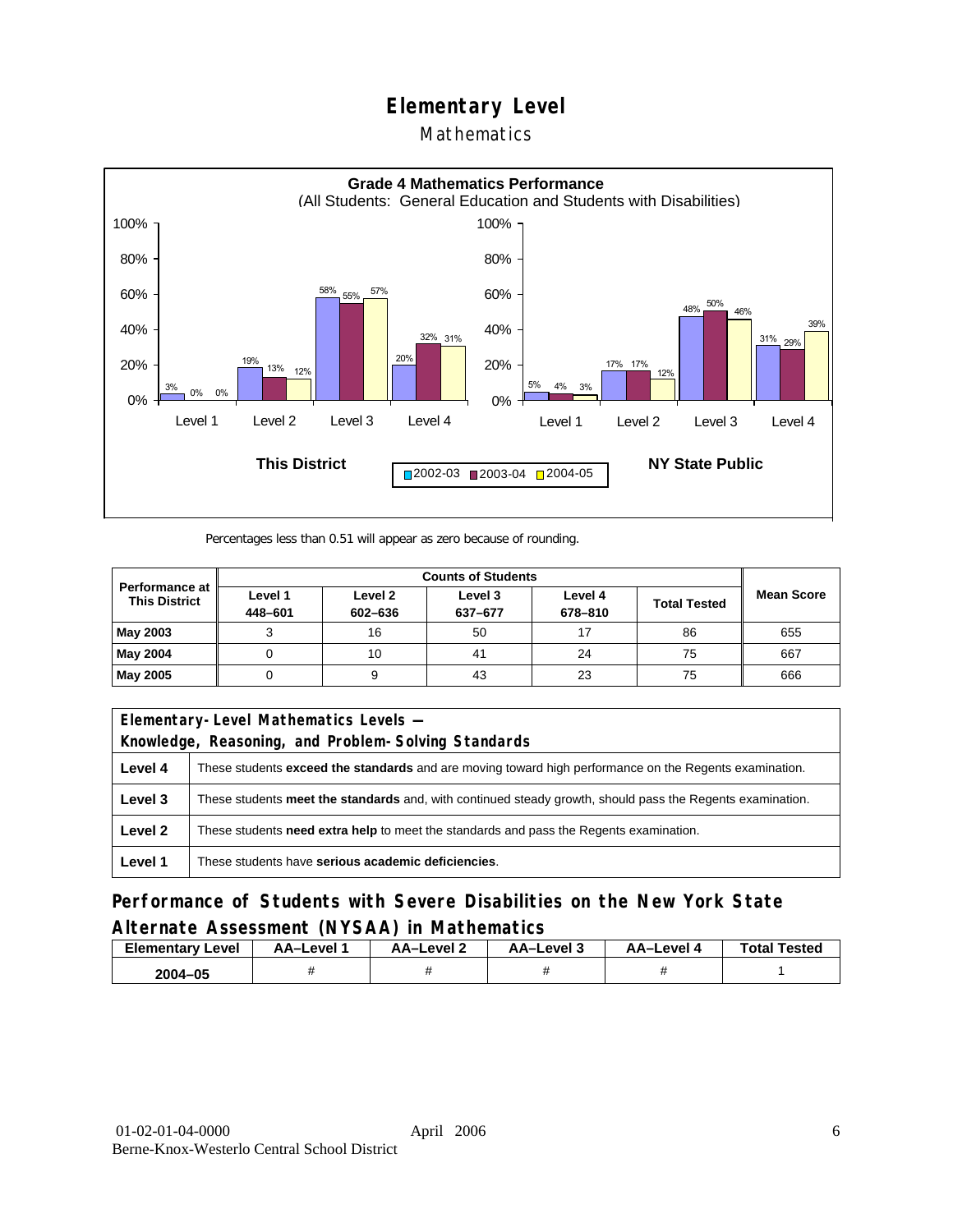### Science\*



Percentages less than 0.51 will appear as zero because of rounding.

| <b>Performance at</b><br><b>This District</b> | Level 1<br>$0 - 44$ | Level 2<br>$45 - 64$ | Level 3<br>$65 - 84$ | Level 4<br>85-100 | <b>Total Tested</b> | <b>Mean Score</b> |
|-----------------------------------------------|---------------------|----------------------|----------------------|-------------------|---------------------|-------------------|
| <b>May 2004</b>                               |                     |                      | 34                   | 36                | 76                  | 81                |
| <b>May 2005</b>                               |                     |                      | 35                   | 33                | 75                  | 81                |

| Elementary-Level Science Levels -                   |                                                                                                               |  |  |  |  |
|-----------------------------------------------------|---------------------------------------------------------------------------------------------------------------|--|--|--|--|
| Knowledge, Reasoning, and Problem-Solving Standards |                                                                                                               |  |  |  |  |
| Level 4                                             | These students <b>exceed the standards</b> and are moving toward high performance on the Regents examination. |  |  |  |  |
| Level 3                                             | These students meet the standards and, with continued steady growth, should pass the Regents examination.     |  |  |  |  |
| Level 2                                             | These students <b>need extra help</b> to meet the standards and pass the Regents examination.                 |  |  |  |  |
| Level 1                                             | These students have serious academic deficiencies.                                                            |  |  |  |  |

### **Performance of Students with Severe Disabilities on the New York State Alternate Assessment (NYSAA) in Science**

| Elementary<br>Level | AA-Level " | <b>AA-Level 2</b> | AA-Level 3 | AA-Level 4 | <b>Total Tested</b> |
|---------------------|------------|-------------------|------------|------------|---------------------|
| 2004-05             |            |                   |            |            |                     |

\*Only two years of data are shown because a new assessment in elementary-level science was administered for the first time in 2003–04.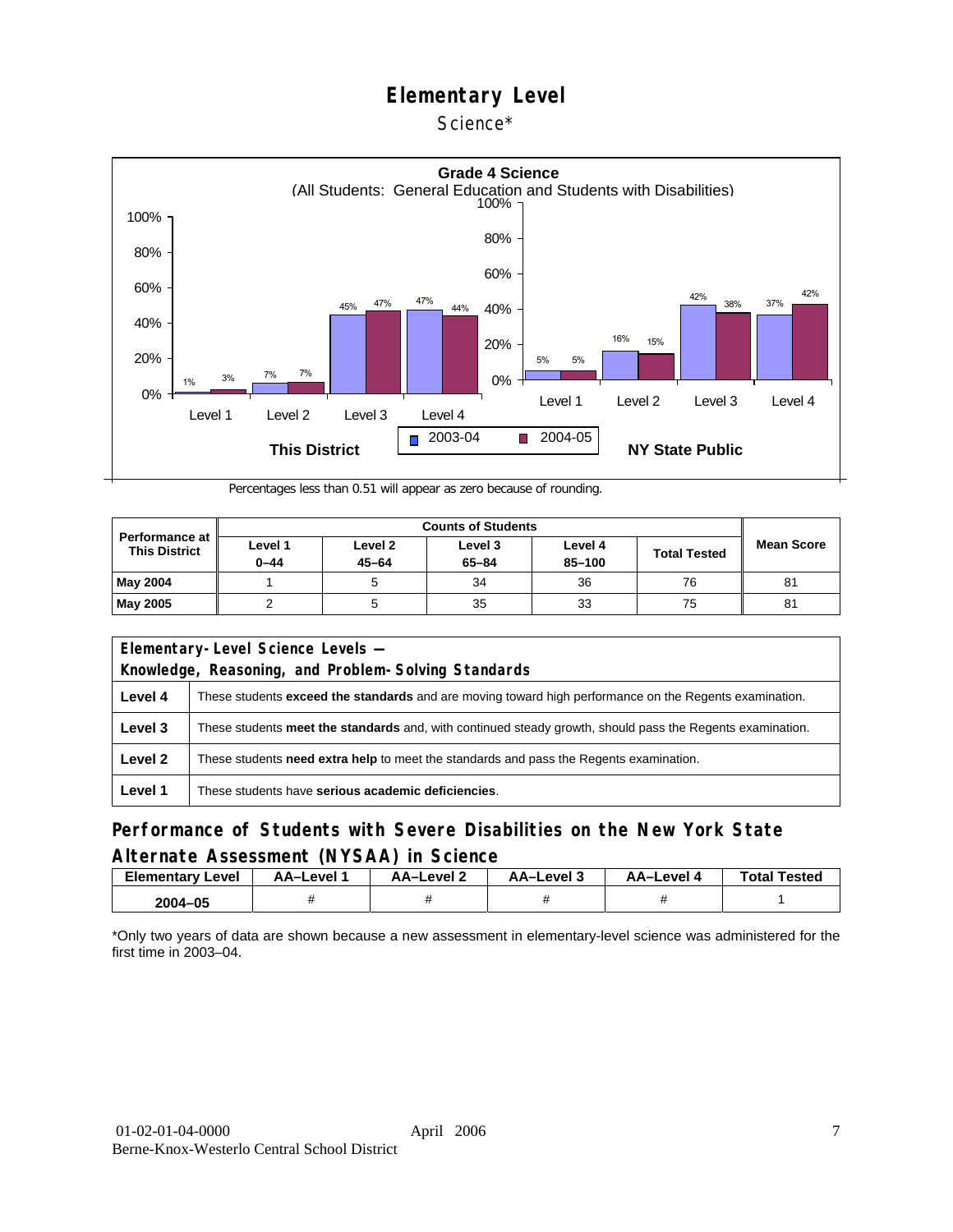



Percentages less than 0.51 will appear as zero because of rounding.

|                                               |                    | <b>Counts of Students</b> |                    |                    |                     |                   |  |  |
|-----------------------------------------------|--------------------|---------------------------|--------------------|--------------------|---------------------|-------------------|--|--|
| <b>Performance at</b><br><b>This District</b> | Level 1<br>527-657 | Level 2<br>658-696        | Level 3<br>697-736 | Level 4<br>737-830 | <b>Total Tested</b> | <b>Mean Score</b> |  |  |
| January 2003                                  |                    | 34                        | 53                 | 13                 | 102                 | 706               |  |  |
| January 2004                                  |                    | 46                        | 44                 |                    | 102                 | 701               |  |  |
| January 2005                                  |                    | 51                        | 36                 | 12                 | 101                 | 702               |  |  |

|         | Middle-Level English Language Arts Levels — Listening, Reading, and Writing Standards                     |  |  |  |  |
|---------|-----------------------------------------------------------------------------------------------------------|--|--|--|--|
| Level 4 | These students exceed the standards and are moving toward high performance on the Regents examination.    |  |  |  |  |
| Level 3 | These students meet the standards and, with continued steady growth, should pass the Regents examination. |  |  |  |  |
| Level 2 | These students <b>need extra help</b> to meet the standards and pass the Regents examination.             |  |  |  |  |
| Level 1 | These students have serious academic deficiencies.                                                        |  |  |  |  |

**Performance of Limited English Proficient Students Taking the New York State English as a Second Language Achievement Test (NYSESLAT) as the Measure of English Language Arts Achievement**

| Grade 8 | _evel ′ | Level 2 | Levels 3 & 4 | <b>Total Tested</b> |
|---------|---------|---------|--------------|---------------------|
| 2005    |         |         |              |                     |

**Performance of Students with Severe Disabilities on the New York State Alternate Assessment (NYSAA) in English** 

| <b>Middle Level</b> | AA-Level | AA-Level 2 | AA-Level 3 | AA-Level 4 | <b>Total Tested</b> |
|---------------------|----------|------------|------------|------------|---------------------|
| 2004-05             | .,       |            |            |            |                     |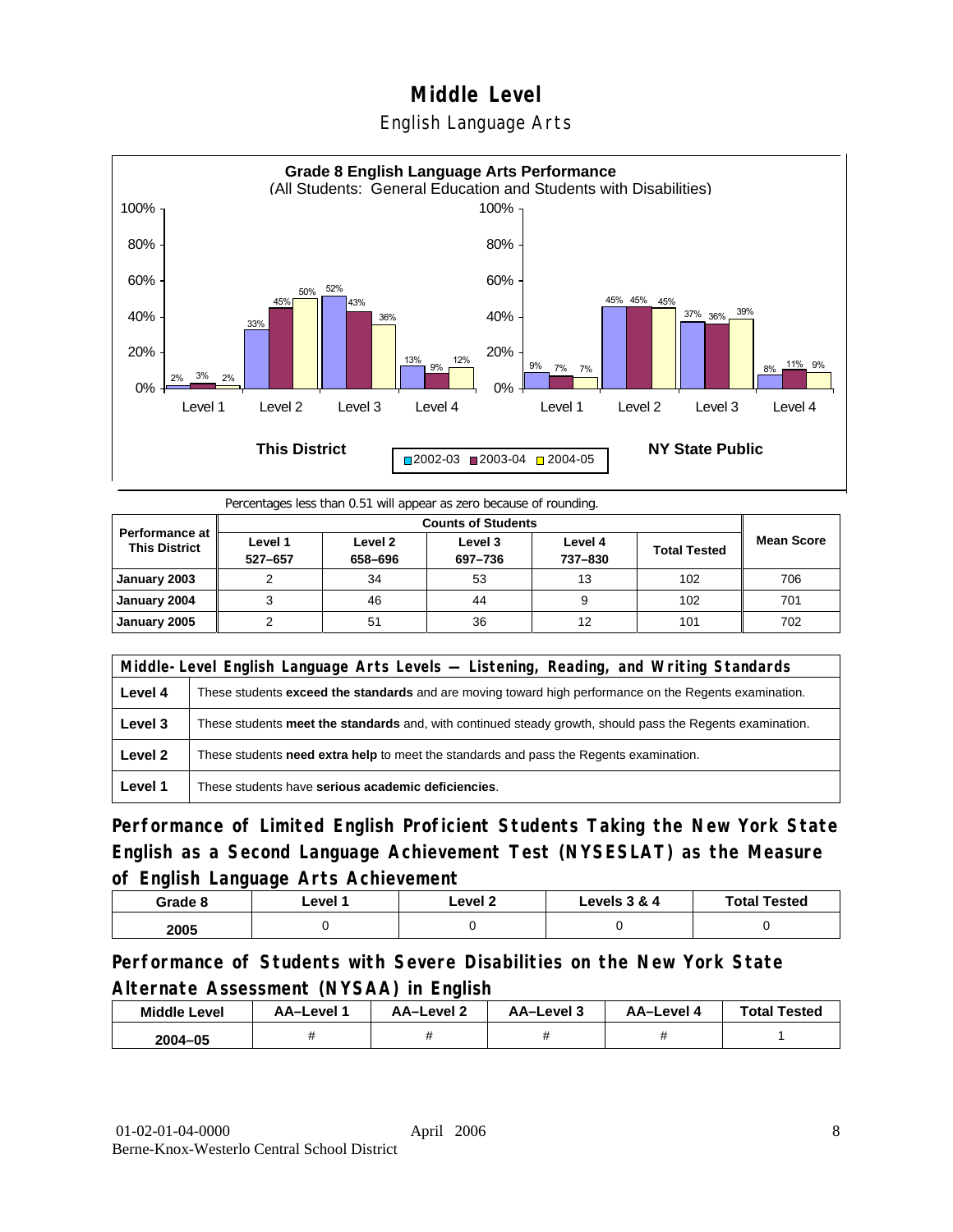### Mathematics



Percentages less than 0.51 will appear as zero because of rounding.

|                                               |                    | <b>Counts of Students</b> |                    |                    |                     |                   |  |  |  |
|-----------------------------------------------|--------------------|---------------------------|--------------------|--------------------|---------------------|-------------------|--|--|--|
| <b>Performance at</b><br><b>This District</b> | Level 1<br>517-680 | Level 2<br>681-715        | Level 3<br>716-759 | Level 4<br>760-882 | <b>Total Tested</b> | <b>Mean Score</b> |  |  |  |
| May 2003                                      |                    | 37                        | 52                 | 14                 | 106                 | 728               |  |  |  |
| May 2004                                      |                    | 24                        | 61                 | 11                 | 99                  | 730               |  |  |  |
| May 2005                                      |                    | 27                        | 65                 |                    | 100                 | 725               |  |  |  |

|         | Middle-Level Mathematics Levels — Knowledge, Reasoning, and Problem-Solving Standards                         |  |  |  |  |
|---------|---------------------------------------------------------------------------------------------------------------|--|--|--|--|
| Level 4 | These students <b>exceed the standards</b> and are moving toward high performance on the Regents examination. |  |  |  |  |
| Level 3 | These students meet the standards and, with continued steady growth, should pass the Regents examination.     |  |  |  |  |
| Level 2 | These students need extra help to meet the standards and pass the Regents examination.                        |  |  |  |  |
| Level 1 | These students have serious academic deficiencies.                                                            |  |  |  |  |

### **Performance of Students with Severe Disabilities on the New York State Alternate Assessment (NYSAA) in Mathematics**

| <b>Middle Level</b> | AA-Level | <b>AA-Level 2</b> | AA-Level 3 | AA-Level 4 | <b>Total Tested</b> |
|---------------------|----------|-------------------|------------|------------|---------------------|
| 2004-05             |          |                   |            |            |                     |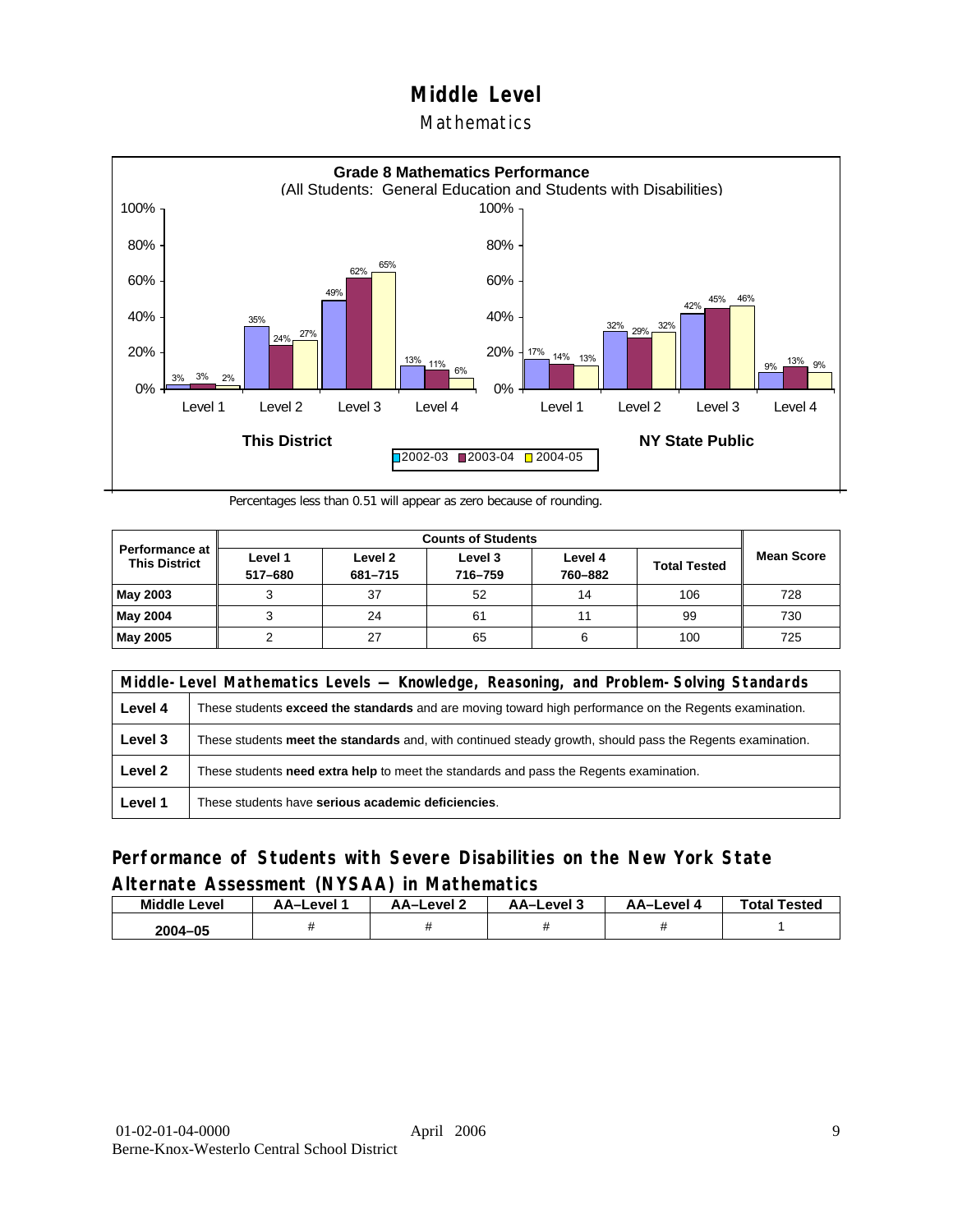#### **Science**



#### Percentages less than 0.51 will appear as zero because of rounding.

| <b>Performance at This District</b> |                             |         | <b>Mean Score</b> |         |         |              |    |
|-------------------------------------|-----------------------------|---------|-------------------|---------|---------|--------------|----|
|                                     |                             | Level 1 | Level 2           | Level 3 | Level 4 | Total Tested |    |
| January/                            | <b>Middle-Level Science</b> |         |                   |         |         | 6            | 61 |
| <b>June 2003</b>                    | <b>Regents Science</b>      | 12      | 13                | 36      | 23      | 84           | 72 |
| January/                            | <b>Middle-Level Science</b> |         |                   | 9       | 3       | 16           | 72 |
| <b>June 2004</b>                    | <b>Regents Science</b>      | 12      | 18                | 40      | 10      | 80           | 68 |
| January/                            | <b>Middle-Level Science</b> |         | 2                 | 8       |         | 11           | 71 |
| <b>June 2005</b>                    | <b>Regents Science</b>      | 17      | 17                | 40      | 12      | 86           | 68 |

|         | Middle-Level Science Levels — Knowledge, Reasoning, and Problem-Solving Standards*                                                                                                                  |  |  |  |  |
|---------|-----------------------------------------------------------------------------------------------------------------------------------------------------------------------------------------------------|--|--|--|--|
| Level 4 | These students <b>exceed the standards</b> on the middle-level science test and are moving toward high performance<br>on the Regents examinations or score 85-100 on a Regents science examination. |  |  |  |  |
| Level 3 | These students meet the standards on the middle-level science test and, with continued steady growth, should<br>pass the Regents examinations or score 65–84 on a Regents science examination.      |  |  |  |  |
| Level 2 | These students need extra help to meet the standards for middle-level science and to pass the Regents<br>examinations or score 55–64 on a Regents science examination.                              |  |  |  |  |
| Level 1 | These students have serious academic deficiencies as evidenced in the middle-level science test or score 0-54<br>on a Regents science examination.                                                  |  |  |  |  |

\*Students may demonstrate proficiency in middle-level science by scoring at Level 3 or above on the middle-level science test or by scoring 65 or above on a Regents examination in science.

### **Performance of Students with Severe Disabilities on the New York State Alternate Assessment (NYSAA) in Science**

| <b>Middle Level</b> | AA-Level | AA-Level 2 | AA–Level 3 | AA-Level 4 | <b>Total Tested</b> |
|---------------------|----------|------------|------------|------------|---------------------|
| 2004-05             |          |            |            |            |                     |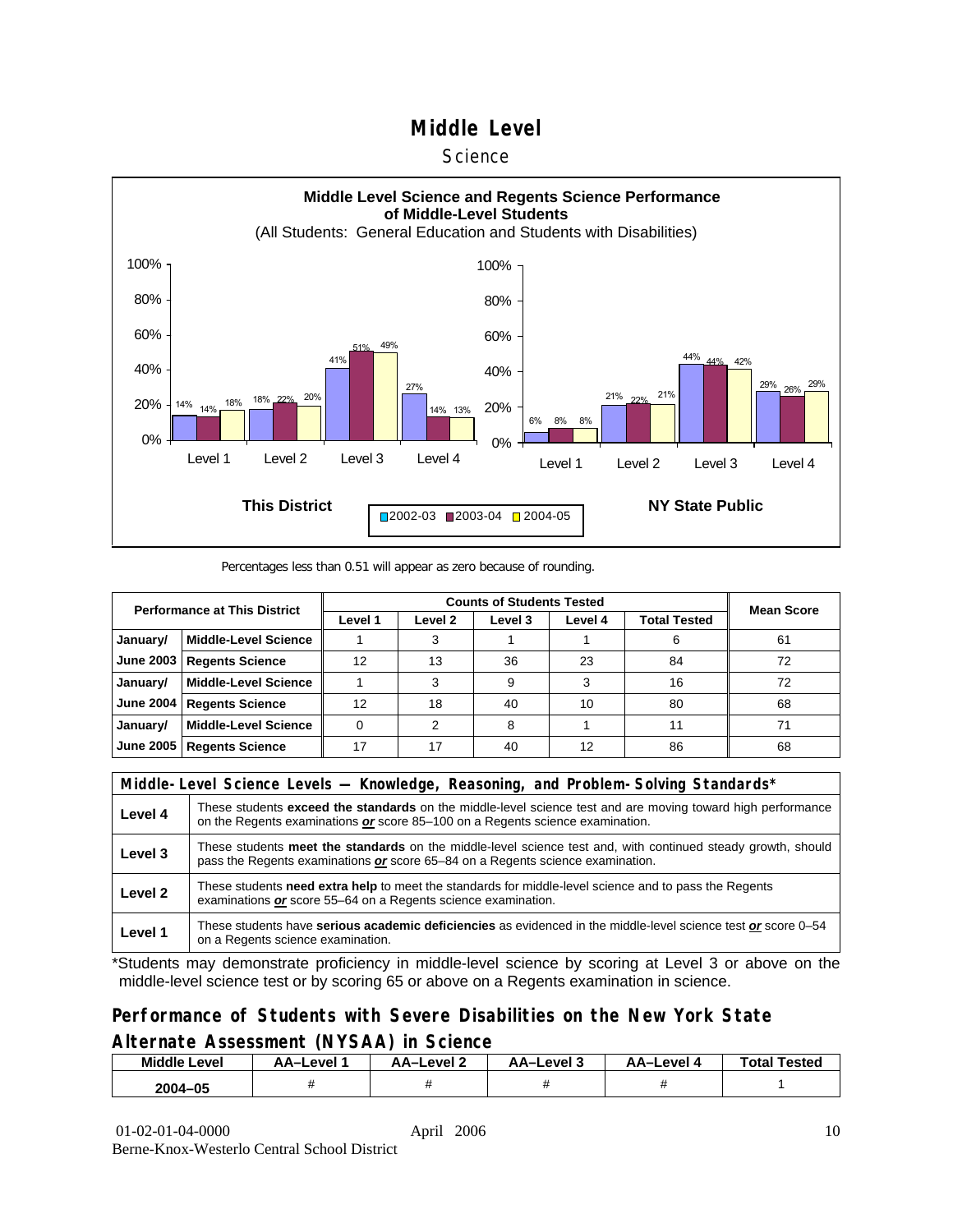# **High School English Achievement after Four Years of Instruction**

 The graphs and tables below present performance of the 1999, 2000, and 2001 district accountability cohort members, four years after entering grade 9, in meeting the graduation assessment requirement in English. In the graph, students passing approved alternatives to this examination are counted as scoring in the 65 to 84 range. RCT results are not included in the graph. The data in these tables and charts show the performance of the cohorts as of June  $30<sup>th</sup>$  of the fourth year after first entering grade 9.



Percentages less than 0.51 will appear as zero because of rounding.

|             | English Graduation Requirement Achievement after Four Years of High School* |                      |                      |                      |                      |                           |  |  |  |  |  |  |
|-------------|-----------------------------------------------------------------------------|----------------------|----------------------|----------------------|----------------------|---------------------------|--|--|--|--|--|--|
|             | <b>Cohort Members</b>                                                       | <b>Highest Score</b> | <b>Highest Score</b> | <b>Highest Score</b> | <b>Highest Score</b> | Approved                  |  |  |  |  |  |  |
|             | <b>All Students</b>                                                         | Between 0 and 54     | Between 55 and 64    | Between 65 and 84    | Between 85 and 100   | <b>Alternative Credit</b> |  |  |  |  |  |  |
| 1999 Cohort | 81                                                                          |                      |                      | 28                   | 43                   |                           |  |  |  |  |  |  |
| 2000 Cohort | 91                                                                          |                      |                      | 33                   | 44                   |                           |  |  |  |  |  |  |
| 2001 Cohort | 86                                                                          |                      |                      | 30                   | 44                   |                           |  |  |  |  |  |  |

\*Assessments used to determine counts in this table include the Regents examination in comprehensive English, the component retest in English, and approved alternatives.

| Performance of Students Who Took the Regents<br><b>Competency Tests in Reading and Writing to</b><br>Meet the Graduation Requirement* |                        |                                                |  |  |  |  |  |  |  |
|---------------------------------------------------------------------------------------------------------------------------------------|------------------------|------------------------------------------------|--|--|--|--|--|--|--|
|                                                                                                                                       | <b>Passed the RCTs</b> | <b>Failed RCT in Reading</b><br>and/or Writing |  |  |  |  |  |  |  |
| 1999 Cohort                                                                                                                           |                        |                                                |  |  |  |  |  |  |  |
| 2000 Cohort                                                                                                                           | 2                      |                                                |  |  |  |  |  |  |  |
| 2001 Cohort                                                                                                                           |                        |                                                |  |  |  |  |  |  |  |

\*Includes only students eligible for the safety net who did not score 55 or higher on the Regents examination or an approved alternative.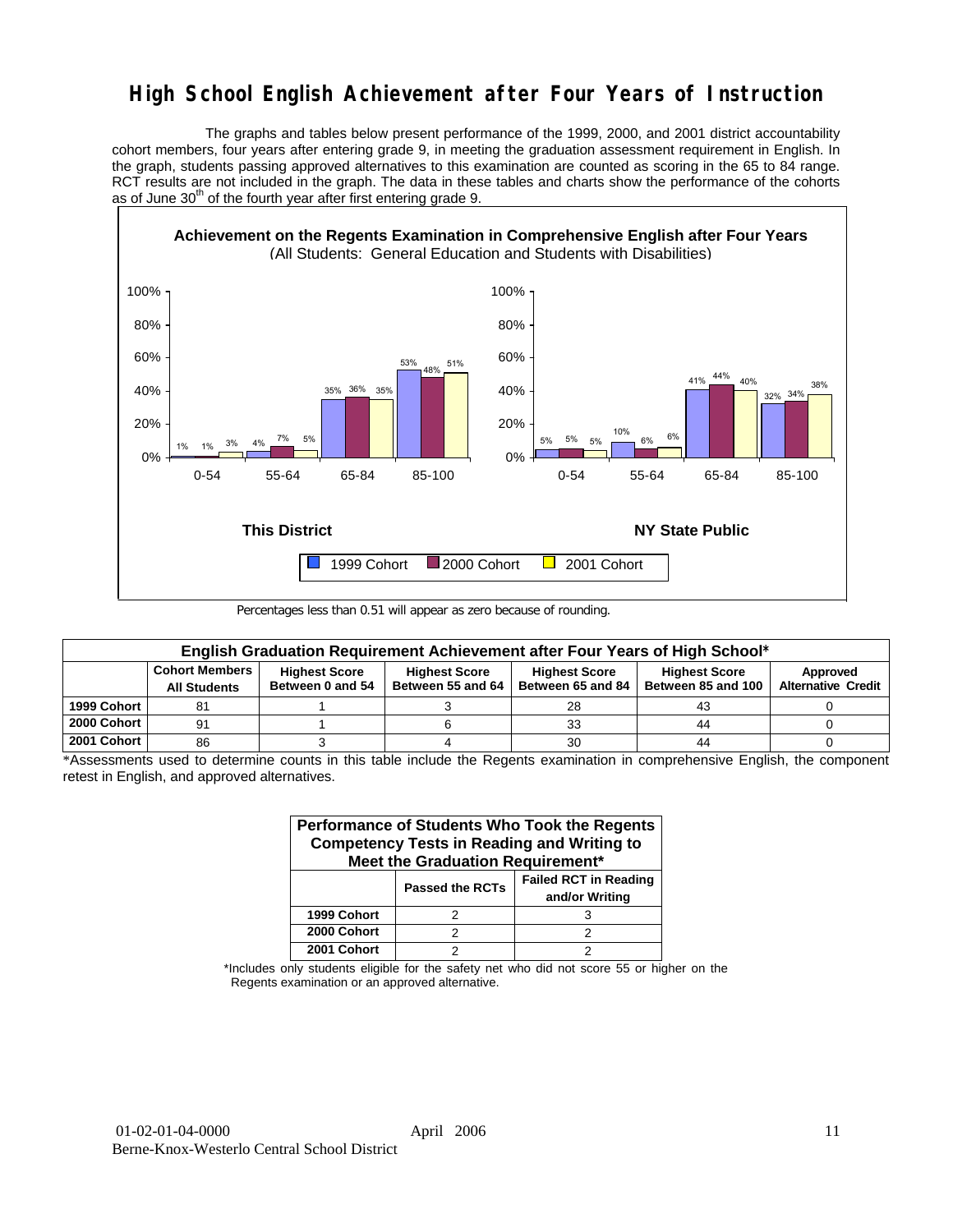# **High School Mathematics Achievement after Four Years of Instruction**

The graphs and tables below present performance of the 1999, 2000, and 2001 district accountability cohort members, four years after entering grade 9, in meeting the graduation assessment requirement in mathematics. In the graph, students passing approved alternatives to these examinations are counted as scoring in the 65 to 84 range. RCT results are not included in the graph. The data in these tables and charts show the performance of the cohorts as of June  $30<sup>th</sup>$  of the fourth year after first entering grade 9.



Percentages less than 0.51 will appear as zero because of rounding.

|             | Mathematics Graduation Requirement Achievement after Four Years of High School* |                                              |                                    |                      |                                                         |          |  |  |  |  |  |
|-------------|---------------------------------------------------------------------------------|----------------------------------------------|------------------------------------|----------------------|---------------------------------------------------------|----------|--|--|--|--|--|
|             | <b>Cohort Members</b>                                                           | <b>Highest Score</b><br><b>Highest Score</b> |                                    | <b>Highest Score</b> | <b>Highest Score</b>                                    | Approved |  |  |  |  |  |
|             | <b>All Students</b>                                                             |                                              | Between 0 and 54 Between 55 and 64 |                      | Between 65 and 84 Between 85 and 100 Alternative Credit |          |  |  |  |  |  |
| 1999 Cohort |                                                                                 |                                              |                                    | 31                   | 38                                                      |          |  |  |  |  |  |
| 2000 Cohort | 91                                                                              |                                              |                                    | 50                   | 20                                                      |          |  |  |  |  |  |
| 2001 Cohort | 86                                                                              |                                              |                                    | 53                   | 20                                                      |          |  |  |  |  |  |

\*Assessments used to determine counts in this table include a Regents examination in mathematics, the component retest in mathematics and approved alternatives.

| Performance of Students Who Took the Regents<br><b>Competency Test in Mathematics to Meet the</b><br><b>Graduation Requirement*</b> |                |                                   |  |  |  |  |  |  |
|-------------------------------------------------------------------------------------------------------------------------------------|----------------|-----------------------------------|--|--|--|--|--|--|
|                                                                                                                                     | Passed the RCT | <b>Failed at Least</b><br>One RCT |  |  |  |  |  |  |
| 1999 Cohort                                                                                                                         |                |                                   |  |  |  |  |  |  |
| 2000 Cohort                                                                                                                         |                |                                   |  |  |  |  |  |  |
| 2001 Cohort                                                                                                                         |                |                                   |  |  |  |  |  |  |

\*Includes only students eligible for the safety net who did not score 55 or higher on the Regents examination or an approved alternative.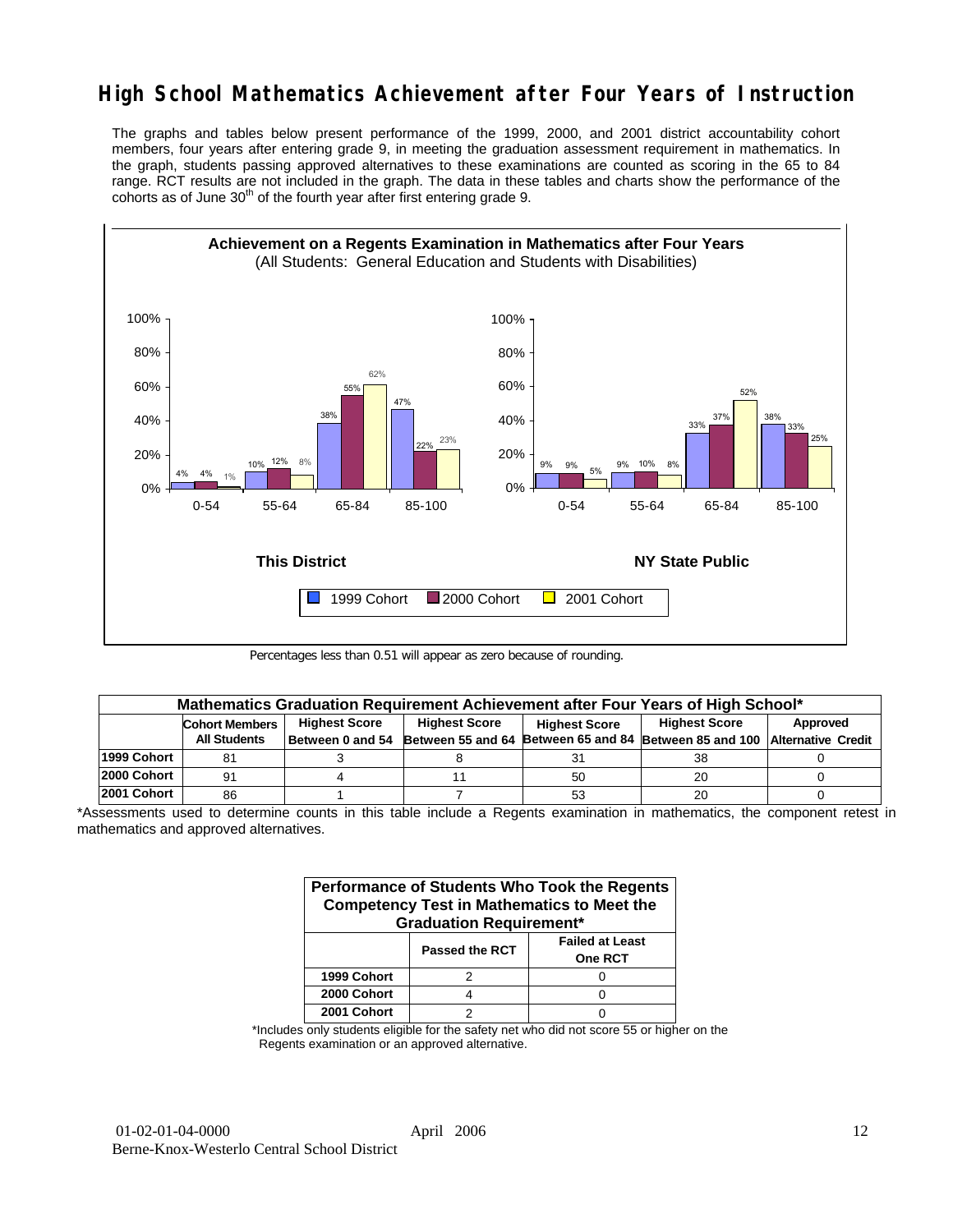# **Cohort Graduation Rates**

 Students were counted as graduates if they earned a local diploma with or without a Regents endorsement by August 31<sup>st</sup> of the fourth year after first entering grade 9. The graduation-rate cohort includes students who transferred to general education development (GED) programs. These students were not counted in the 1998, 1999, and 2000 district accountability cohorts for English and mathematics.



Percentages less than 0.51 will appear as zero because of rounding.

| <b>Cohort Graduation Rates</b> |                                  |                                |                                                                      |                            |  |  |  |  |  |  |
|--------------------------------|----------------------------------|--------------------------------|----------------------------------------------------------------------|----------------------------|--|--|--|--|--|--|
|                                | <b>Cohort</b><br>Members*<br>(a) | <b>Transfers to GED</b><br>(b) | <b>Graduation Rate</b><br><b>Cohort</b><br><b>Members</b><br>$(a+b)$ | <b>Number</b><br>Graduated |  |  |  |  |  |  |
| 1998 Cohort                    | 93                               |                                | 94                                                                   | 89                         |  |  |  |  |  |  |
| 1999 Cohort                    | 81                               |                                | 82                                                                   | 80                         |  |  |  |  |  |  |
| 2000 Cohort                    | 90                               |                                | 92                                                                   | 82                         |  |  |  |  |  |  |

 $*$ Count as of August 31 $*$  of the fourth year after first entering grade 9.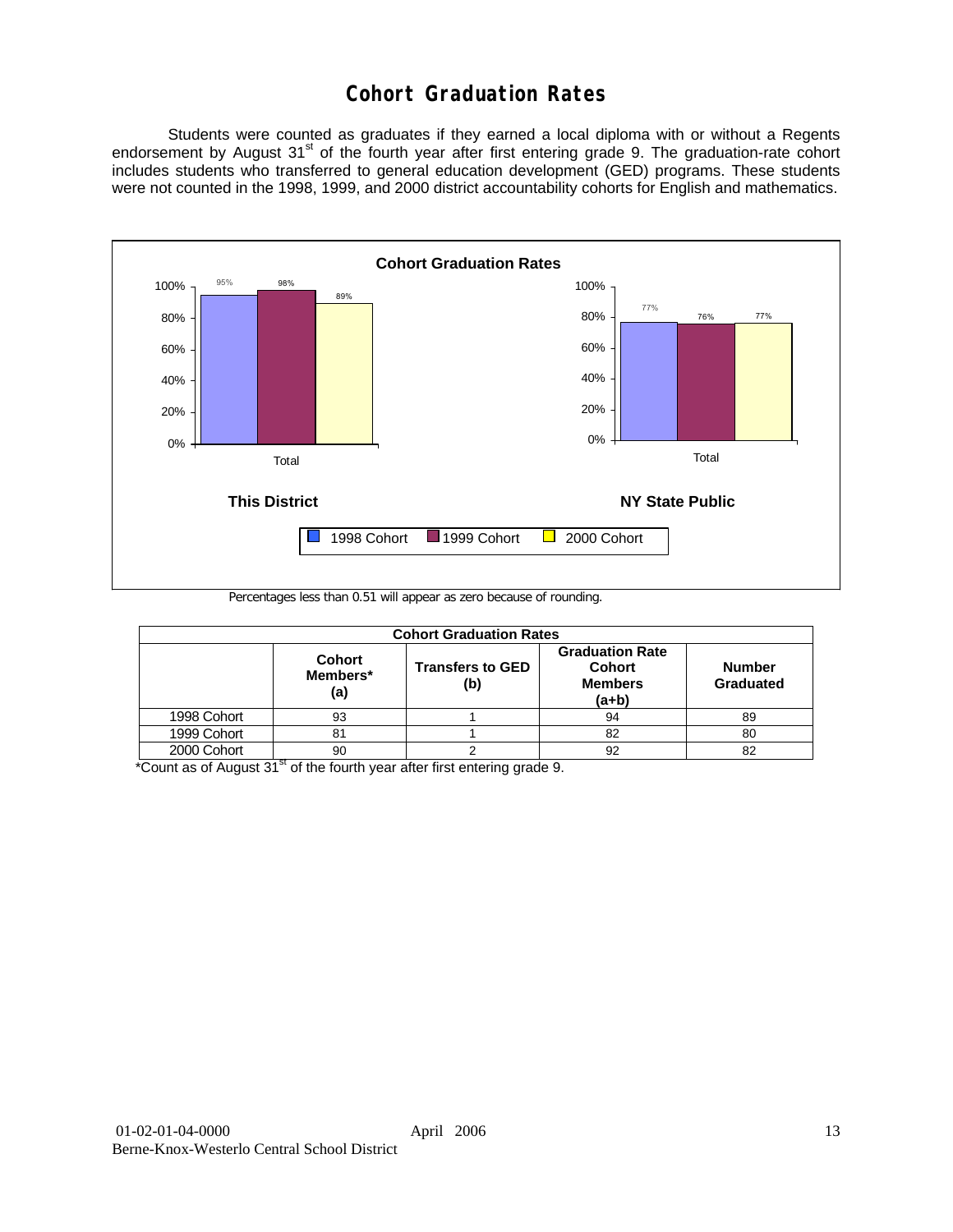# **Analysis of Student Subgroup Performance**

Historically, on State assessments the average performance of Black, Hispanic, and Native American students has been lower than that of White and Asian students. Similarly, students from lowincome families have not performed as well as those from higher income families. A high priority of the Board of Regents is to eliminate these gaps in student performance. In addition, Title I of the federal Elementary and Secondary Education Act includes explicit requirements "to ensure that students served by Title I are given the same opportunity to achieve to high standards and are held to the same high expectations as all students in each State."

This section of the district report card provides performance data for two years by racial/ethnic group, disability status, gender, English proficiency status, income level, and migrant status. The purpose of the student subgroup analyses is to determine if students who perform below the standards in any district tend to fall into particular groups, such as minority students, limited English proficient students, or economically disadvantaged students. If these analyses provide evidence that students in one of the groups achieve at a lower level than other students, the district should examine the reasons for this lower performance and make necessary changes in curriculum, instruction, and student support services to remedy these performance gaps. If your district did not report data for the 2004–05 school year for a subject and grade, a table showing data for subgroups in that subject and grade will not be included in the *Analysis*.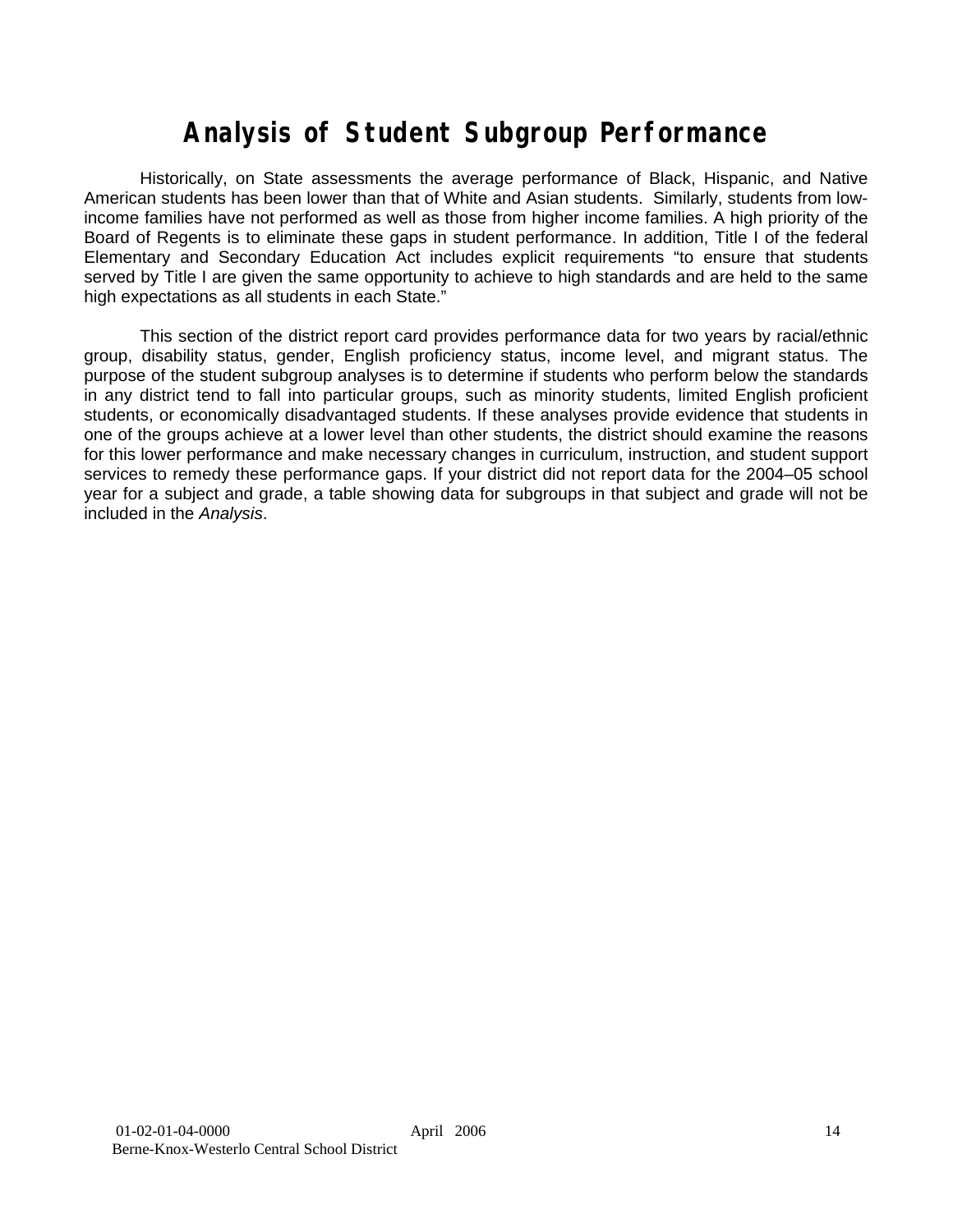# English Language Arts

|                                              |               |         | ັ<br>2003-04                                                      |     | 2004-05       |         |                                                                   |     |  |
|----------------------------------------------|---------------|---------|-------------------------------------------------------------------|-----|---------------|---------|-------------------------------------------------------------------|-----|--|
| <b>Student Subgroup</b>                      | <b>Total</b>  |         | <b>Percentages of Tested</b><br><b>Students Scoring at Levels</b> |     | <b>Total</b>  |         | <b>Percentages of Tested</b><br><b>Students Scoring at Levels</b> |     |  |
|                                              | <b>Tested</b> | $2 - 4$ | $3 - 4$                                                           | 4   | <b>Tested</b> | $2 - 4$ | $3 - 4$                                                           | 4   |  |
| <b>Results by Race/Ethnicity</b>             |               |         |                                                                   |     |               |         |                                                                   |     |  |
| American Indian/Alaskan Native               | 0             | 0%      | 0%                                                                | 0%  | $\mathbf 0$   | 0%      | 0%                                                                | 0%  |  |
| <b>Black</b>                                 | $\mathbf 0$   | 0%      | 0%                                                                | 0%  | 0             | 0%      | 0%                                                                | 0%  |  |
| Hispanic                                     | 0             | 0%      | 0%                                                                | 0%  | 0             | 0%      | 0%                                                                | 0%  |  |
| Asian or Pacific Islander                    | 0             | 0%      | 0%                                                                | 0%  | 0             | 0%      | 0%                                                                | 0%  |  |
| White                                        | 74            | 97%     | 66%                                                               | 12% | 74            | 99%     | 66%                                                               | 12% |  |
| Total                                        | 74            | 97%     | 66%                                                               | 12% | 74            | 99%     | 66%                                                               | 12% |  |
| Small Group Totals (s)                       | 0             | 0%      | 0%                                                                | 0%  | 0             | 0%      | 0%                                                                | 0%  |  |
| <b>Results by Disability Status</b>          |               |         |                                                                   |     |               |         |                                                                   |     |  |
| General-education students                   | 68            | 99%     | 69%                                                               | 13% | 73            | s       | s                                                                 | s   |  |
| Students with disabilities                   | 6             | 83%     | 33%                                                               | 0%  | $\mathbf{1}$  | s       | s                                                                 | s   |  |
| Total                                        | 74            | 97%     | 66%                                                               | 12% | 74            | 99%     | 66%                                                               | 12% |  |
| <b>Results by Gender</b>                     |               |         |                                                                   |     |               |         |                                                                   |     |  |
| Female                                       | 35            | 97%     | 71%                                                               | 23% | 40            | 98%     | 73%                                                               | 15% |  |
| Male                                         | 39            | 97%     | 62%                                                               | 3%  | 34            | 100%    | 59%                                                               | 9%  |  |
| Total                                        | 74            | 97%     | 66%                                                               | 12% | 74            | 99%     | 66%                                                               | 12% |  |
| <b>Results by English Proficiency Status</b> |               |         |                                                                   |     |               |         |                                                                   |     |  |
| English proficient                           | 74            | 97%     | 66%                                                               | 12% | 74            | 99%     | 66%                                                               | 12% |  |
| Limited English proficient                   | $\mathbf 0$   | 0%      | 0%                                                                | 0%  | 0             | 0%      | 0%                                                                | 0%  |  |
| Total                                        | 74            | 97%     | 66%                                                               | 12% | 74            | 99%     | 66%                                                               | 12% |  |
| <b>Results by Income Level</b>               |               |         |                                                                   |     |               |         |                                                                   |     |  |
| Economically disadvantaged                   | 14            | 86%     | 57%                                                               | 7%  | 16            | 100%    | 50%                                                               | 6%  |  |
| Not disadvantaged                            | 60            | 100%    | 68%                                                               | 13% | 58            | 98%     | 71%                                                               | 14% |  |
| Total                                        | 74            | 97%     | 66%                                                               | 12% | 74            | 99%     | 66%                                                               | 12% |  |
| <b>Results by Migrant Status</b>             |               |         |                                                                   |     |               |         |                                                                   |     |  |
| Migrant family                               | $\mathbf 0$   | 0%      | 0%                                                                | 0%  | 0             | 0%      | 0%                                                                | 0%  |  |
| Not migrant family                           | 74            | 97%     | 66%                                                               | 12% | 74            | 99%     | 66%                                                               | 12% |  |
| Total                                        | 74            | 97%     | 66%                                                               | 12% | 74            | 99%     | 66%                                                               | 12% |  |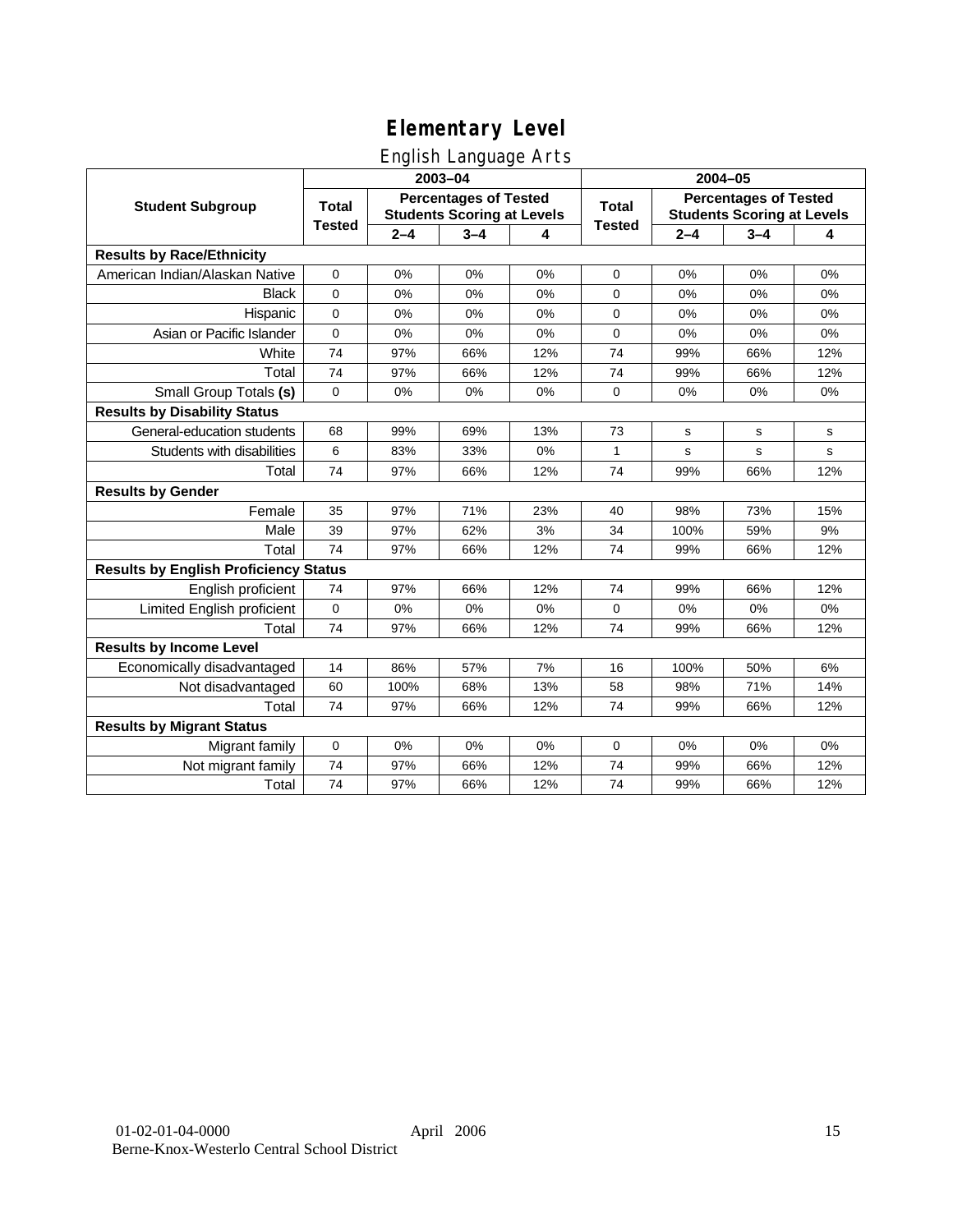### Mathematics

|                                              |               |         | 2003-04                                                           |     | 2004-05       |             |                                                                   |             |
|----------------------------------------------|---------------|---------|-------------------------------------------------------------------|-----|---------------|-------------|-------------------------------------------------------------------|-------------|
| <b>Student Subgroup</b>                      | <b>Total</b>  |         | <b>Percentages of Tested</b><br><b>Students Scoring at Levels</b> |     | Total         |             | <b>Percentages of Tested</b><br><b>Students Scoring at Levels</b> |             |
|                                              | <b>Tested</b> | $2 - 4$ | $3 - 4$                                                           | 4   | <b>Tested</b> | $2 - 4$     | $3 - 4$                                                           | 4           |
| <b>Results by Race/Ethnicity</b>             |               |         |                                                                   |     |               |             |                                                                   |             |
| American Indian/Alaskan Native               | $\mathbf{0}$  | 0%      | 0%                                                                | 0%  | $\mathbf 0$   | 0%          | 0%                                                                | 0%          |
| <b>Black</b>                                 | $\Omega$      | 0%      | 0%                                                                | 0%  | $\Omega$      | 0%          | 0%                                                                | 0%          |
| Hispanic                                     | $\Omega$      | 0%      | 0%                                                                | 0%  | $\mathbf{1}$  | s           | s                                                                 | s           |
| Asian or Pacific Islander                    | $\mathbf{0}$  | 0%      | 0%                                                                | 0%  | $\mathbf 0$   | 0%          | 0%                                                                | 0%          |
| White                                        | 75            | 100%    | 87%                                                               | 32% | 74            | $\mathbf s$ | s                                                                 | $\mathbf s$ |
| Total                                        | 75            | 100%    | 87%                                                               | 32% | 75            | 100%        | 88%                                                               | 31%         |
| Small Group Totals (s)                       | $\mathbf 0$   | 0%      | 0%                                                                | 0%  | 75            | 100%        | 88%                                                               | 31%         |
| <b>Results by Disability Status</b>          |               |         |                                                                   |     |               |             |                                                                   |             |
| General-education students                   | 69            | 100%    | 87%                                                               | 35% | 74            | s           | s                                                                 | s           |
| Students with disabilities                   | 6             | 100%    | 83%                                                               | 0%  | 1             | s           | s                                                                 | $\mathbf s$ |
| Total                                        | 75            | 100%    | 87%                                                               | 32% | 75            | 100%        | 88%                                                               | 31%         |
| <b>Results by Gender</b>                     |               |         |                                                                   |     |               |             |                                                                   |             |
| Female                                       | 35            | 100%    | 86%                                                               | 34% | 40            | 100%        | 90%                                                               | 33%         |
| Male                                         | 40            | 100%    | 88%                                                               | 30% | 35            | 100%        | 86%                                                               | 29%         |
| Total                                        | 75            | 100%    | 87%                                                               | 32% | 75            | 100%        | 88%                                                               | 31%         |
| <b>Results by English Proficiency Status</b> |               |         |                                                                   |     |               |             |                                                                   |             |
| English proficient                           | 75            | 100%    | 87%                                                               | 32% | 75            | 100%        | 88%                                                               | 31%         |
| Limited English proficient                   | 0             | 0%      | 0%                                                                | 0%  | $\mathbf 0$   | 0%          | 0%                                                                | 0%          |
| Total                                        | 75            | 100%    | 87%                                                               | 32% | 75            | 100%        | 88%                                                               | 31%         |
| <b>Results by Income Level</b>               |               |         |                                                                   |     |               |             |                                                                   |             |
| Economically disadvantaged                   | 15            | 100%    | 87%                                                               | 20% | 17            | 100%        | 88%                                                               | 6%          |
| Not disadvantaged                            | 60            | 100%    | 87%                                                               | 35% | 58            | 100%        | 88%                                                               | 38%         |
| Total                                        | 75            | 100%    | 87%                                                               | 32% | 75            | 100%        | 88%                                                               | 31%         |
| <b>Results by Migrant Status</b>             |               |         |                                                                   |     |               |             |                                                                   |             |
| Migrant family                               | 0             | 0%      | 0%                                                                | 0%  | 0             | 0%          | 0%                                                                | 0%          |
| Not migrant family                           | 75            | 100%    | 87%                                                               | 32% | 75            | 100%        | 88%                                                               | 31%         |
| Total                                        | 75            | 100%    | 87%                                                               | 32% | 75            | 100%        | 88%                                                               | 31%         |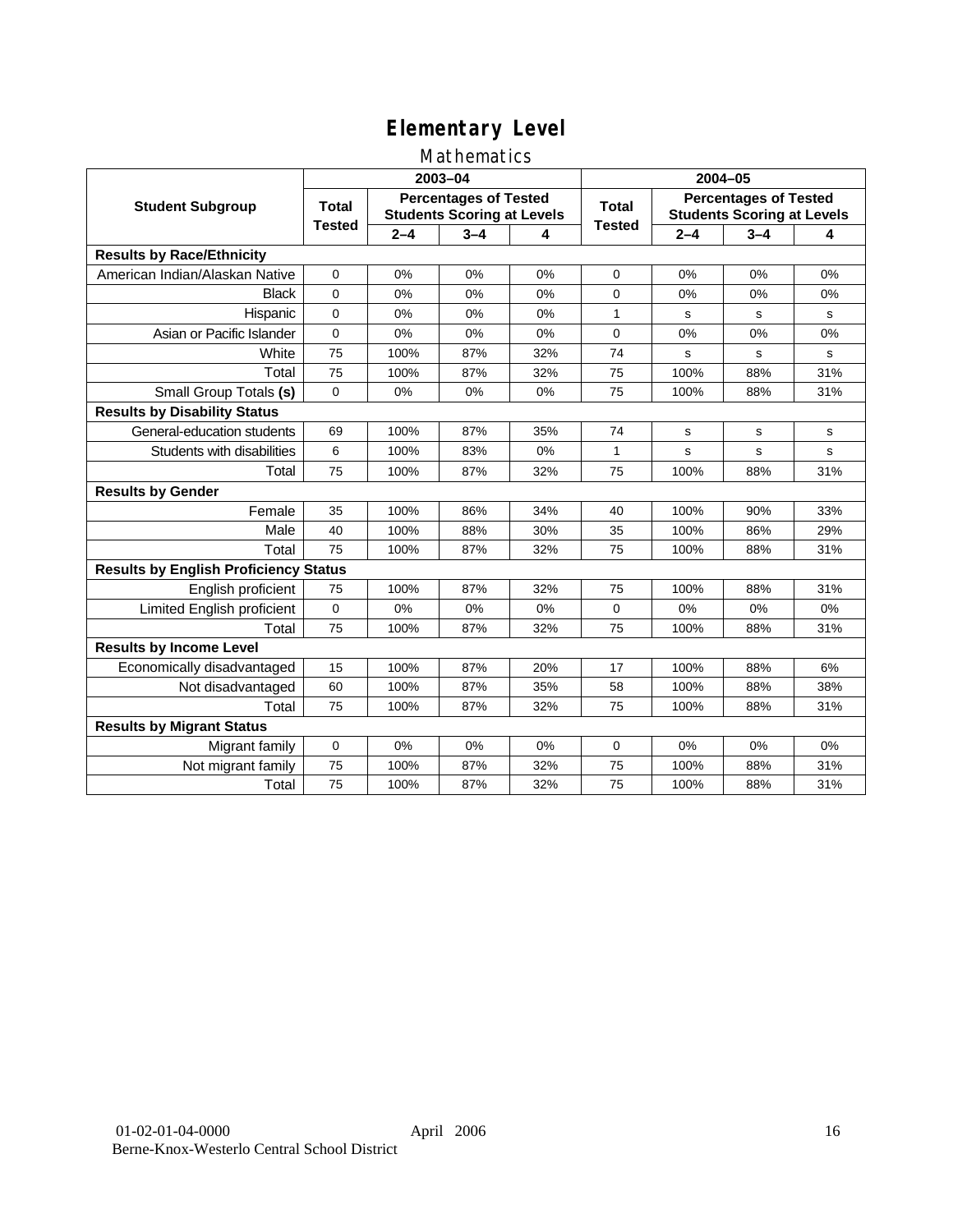### **Science**

|                                              |                               |         | 2003-04                                                           |     | 2004-05                       |         |                                                                   |       |
|----------------------------------------------|-------------------------------|---------|-------------------------------------------------------------------|-----|-------------------------------|---------|-------------------------------------------------------------------|-------|
| <b>Student Subgroup</b>                      | <b>Total</b><br><b>Tested</b> |         | <b>Percentages of Tested</b><br><b>Students Scoring at Levels</b> |     | <b>Total</b><br><b>Tested</b> |         | <b>Percentages of Tested</b><br><b>Students Scoring at Levels</b> |       |
|                                              |                               | $2 - 4$ | $3 - 4$                                                           | 4   |                               | $2 - 4$ | $3 - 4$                                                           | 4     |
| <b>Results by Race/Ethnicity</b>             |                               |         |                                                                   |     |                               |         |                                                                   |       |
| American Indian/Alaskan Native               | 0                             | 0%      | 0%                                                                | 0%  | 0                             | 0%      | 0%                                                                | 0%    |
| <b>Black</b>                                 | $\overline{0}$                | 0%      | 0%                                                                | 0%  | $\Omega$                      | 0%      | 0%                                                                | 0%    |
| Hispanic                                     | 0                             | 0%      | 0%                                                                | 0%  | 1                             | s       | s                                                                 | s     |
| Asian or Pacific Islander                    | 0                             | 0%      | 0%                                                                | 0%  | 0                             | 0%      | 0%                                                                | 0%    |
| White                                        | 76                            | 99%     | 92%                                                               | 47% | 74                            | s       | s                                                                 | s     |
| Total                                        | 76                            | 99%     | 92%                                                               | 47% | 75                            | 97%     | 91%                                                               | 44%   |
| Small Group Totals (s)                       | $\mathbf 0$                   | 0%      | 0%                                                                | 0%  | 75                            | 97%     | 91%                                                               | 44%   |
| <b>Results by Disability Status</b>          |                               |         |                                                                   |     |                               |         |                                                                   |       |
| General-education students                   | 69                            | 100%    | 94%                                                               | 46% | 74                            | s       | s                                                                 | s     |
| Students with disabilities                   | $\overline{7}$                | 86%     | 71%                                                               | 57% | 1                             | s       | s                                                                 | s     |
| Total                                        | 76                            | 99%     | 92%                                                               | 47% | 75                            | 97%     | 91%                                                               | 44%   |
| <b>Results by Gender</b>                     |                               |         |                                                                   |     |                               |         |                                                                   |       |
| Female                                       | 36                            | 97%     | 89%                                                               | 36% | 40                            | 95%     | 90%                                                               | 45%   |
| Male                                         | 40                            | 100%    | 95%                                                               | 58% | 35                            | 100%    | 91%                                                               | 43%   |
| Total                                        | 76                            | 99%     | 92%                                                               | 47% | 75                            | 97%     | 91%                                                               | 44%   |
| <b>Results by English Proficiency Status</b> |                               |         |                                                                   |     |                               |         |                                                                   |       |
| English proficient                           | 76                            | 99%     | 92%                                                               | 47% | 75                            | 97%     | 91%                                                               | 44%   |
| Limited English proficient                   | 0                             | 0%      | 0%                                                                | 0%  | 0                             | 0%      | 0%                                                                | 0%    |
| Total                                        | 76                            | 99%     | 92%                                                               | 47% | 75                            | 97%     | 91%                                                               | 44%   |
| <b>Results by Income Level</b>               |                               |         |                                                                   |     |                               |         |                                                                   |       |
| Economically disadvantaged                   | 16                            | 94%     | 81%                                                               | 38% | 17                            | 94%     | 82%                                                               | 24%   |
| Not disadvantaged                            | 60                            | 100%    | 95%                                                               | 50% | 58                            | 98%     | 93%                                                               | 50%   |
| Total                                        | 76                            | 99%     | 92%                                                               | 47% | 75                            | 97%     | 91%                                                               | 44%   |
| <b>Results by Migrant Status</b>             |                               |         |                                                                   |     |                               |         |                                                                   |       |
| Migrant family                               | 0                             | 0%      | 0%                                                                | 0%  | 0                             | 0%      | 0%                                                                | $0\%$ |
| Not migrant family                           | 76                            | 99%     | 92%                                                               | 47% | 75                            | 97%     | 91%                                                               | 44%   |
| Total                                        | 76                            | 99%     | 92%                                                               | 47% | 75                            | 97%     | 91%                                                               | 44%   |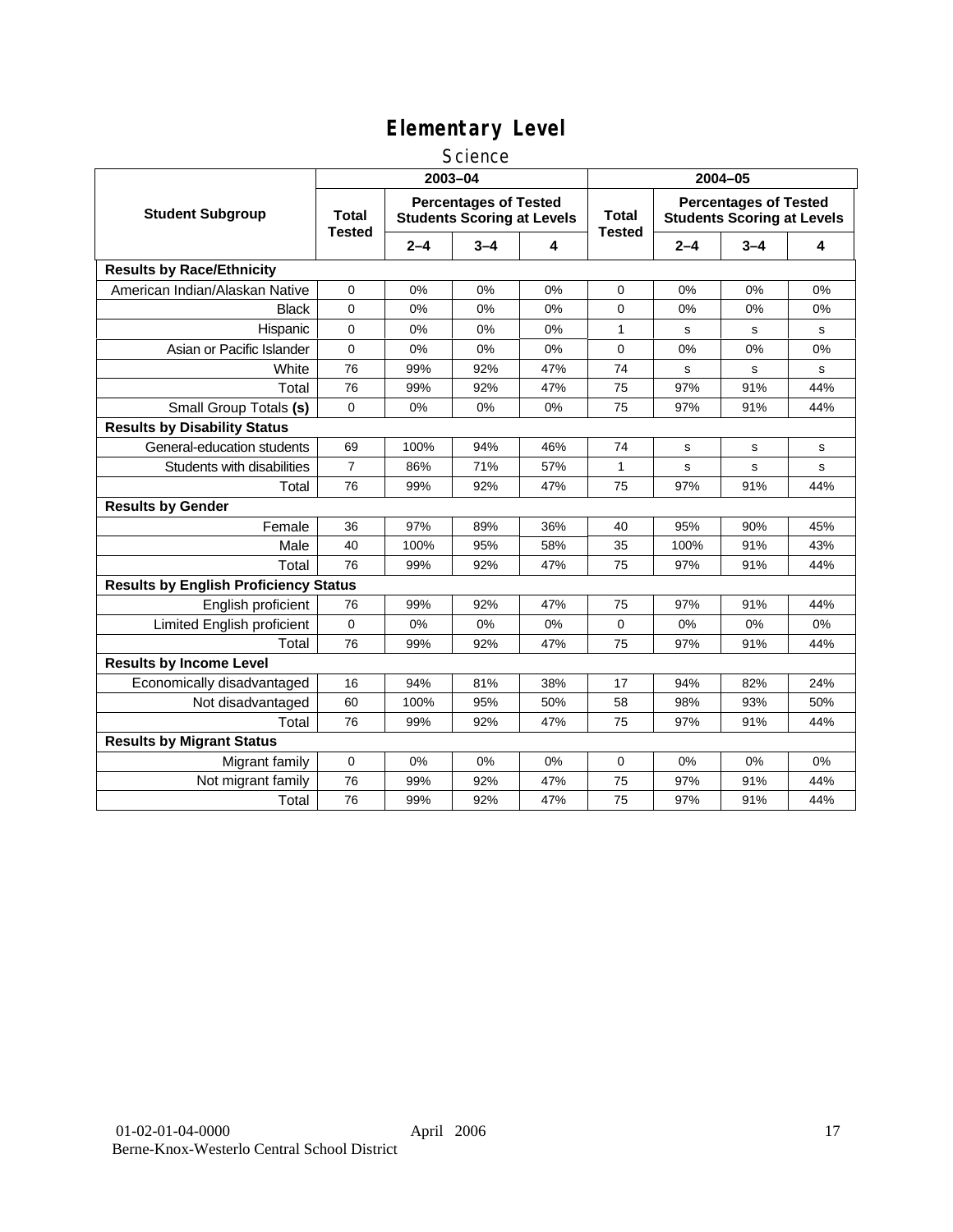# English Language Arts

|                                              |                |         | 2003-04                                                           |     | 2004-05       |         |                                                                   |     |  |
|----------------------------------------------|----------------|---------|-------------------------------------------------------------------|-----|---------------|---------|-------------------------------------------------------------------|-----|--|
| <b>Student Subgroup</b>                      | <b>Total</b>   |         | <b>Percentages of Tested</b><br><b>Students Scoring at Levels</b> |     | <b>Total</b>  |         | <b>Percentages of Tested</b><br><b>Students Scoring at Levels</b> |     |  |
|                                              | <b>Tested</b>  | $2 - 4$ | $3 - 4$                                                           | 4   | <b>Tested</b> | $2 - 4$ | $3 - 4$                                                           | 4   |  |
| <b>Results by Race/Ethnicity</b>             |                |         |                                                                   |     |               |         |                                                                   |     |  |
| American Indian/Alaskan Native               | $\mathbf 0$    | 0%      | 0%                                                                | 0%  | $\mathbf 0$   | 0%      | 0%                                                                | 0%  |  |
| <b>Black</b>                                 | 1              | s       | s                                                                 | s   | 2             | s       | s                                                                 | s   |  |
| Hispanic                                     | $\mathbf{1}$   | s       | s                                                                 | s   | 0             | 0%      | 0%                                                                | 0%  |  |
| Asian or Pacific Islander                    | $\overline{2}$ | s       | s                                                                 | s   | $\mathbf 0$   | 0%      | 0%                                                                | 0%  |  |
| White                                        | 98             | s       | $\mathbf s$                                                       | s   | 99            | s       | s                                                                 | s   |  |
| Total                                        | 102            | 97%     | 52%                                                               | 9%  | 101           | 98%     | 48%                                                               | 12% |  |
| Small Group Totals (s)                       | 102            | 97%     | 52%                                                               | 9%  | 101           | 98%     | 48%                                                               | 12% |  |
| <b>Results by Disability Status</b>          |                |         |                                                                   |     |               |         |                                                                   |     |  |
| General-education students                   | 92             | 98%     | 58%                                                               | 10% | 92            | 98%     | 51%                                                               | 13% |  |
| Students with disabilities                   | 10             | 90%     | 0%                                                                | 0%  | 9             | 100%    | 11%                                                               | 0%  |  |
| Total                                        | 102            | 97%     | 52%                                                               | 9%  | 101           | 98%     | 48%                                                               | 12% |  |
| <b>Results by Gender</b>                     |                |         |                                                                   |     |               |         |                                                                   |     |  |
| Female                                       | 50             | 100%    | 60%                                                               | 8%  | 49            | 98%     | 57%                                                               | 18% |  |
| Male                                         | 52             | 94%     | 44%                                                               | 10% | 52            | 98%     | 38%                                                               | 6%  |  |
| Total                                        | 102            | 97%     | 52%                                                               | 9%  | 101           | 98%     | 48%                                                               | 12% |  |
| <b>Results by English Proficiency Status</b> |                |         |                                                                   |     |               |         |                                                                   |     |  |
| English proficient                           | 102            | 97%     | 52%                                                               | 9%  | 101           | 98%     | 48%                                                               | 12% |  |
| Limited English proficient                   | $\Omega$       | 0%      | 0%                                                                | 0%  | $\Omega$      | 0%      | 0%                                                                | 0%  |  |
| Total                                        | 102            | 97%     | 52%                                                               | 9%  | 101           | 98%     | 48%                                                               | 12% |  |
| <b>Results by Income Level</b>               |                |         |                                                                   |     |               |         |                                                                   |     |  |
| Economically disadvantaged                   | 28             | 96%     | 32%                                                               | 0%  | 17            | 100%    | 18%                                                               | 0%  |  |
| Not disadvantaged                            | 74             | 97%     | 59%                                                               | 12% | 84            | 98%     | 54%                                                               | 14% |  |
| Total                                        | 102            | 97%     | 52%                                                               | 9%  | 101           | 98%     | 48%                                                               | 12% |  |
| <b>Results by Migrant Status</b>             |                |         |                                                                   |     |               |         |                                                                   |     |  |
| Migrant family                               | $\mathbf 0$    | 0%      | 0%                                                                | 0%  | $\mathbf 0$   | 0%      | 0%                                                                | 0%  |  |
| Not migrant family                           | 102            | 97%     | 52%                                                               | 9%  | 101           | 98%     | 48%                                                               | 12% |  |
| Total                                        | 102            | 97%     | 52%                                                               | 9%  | 101           | 98%     | 48%                                                               | 12% |  |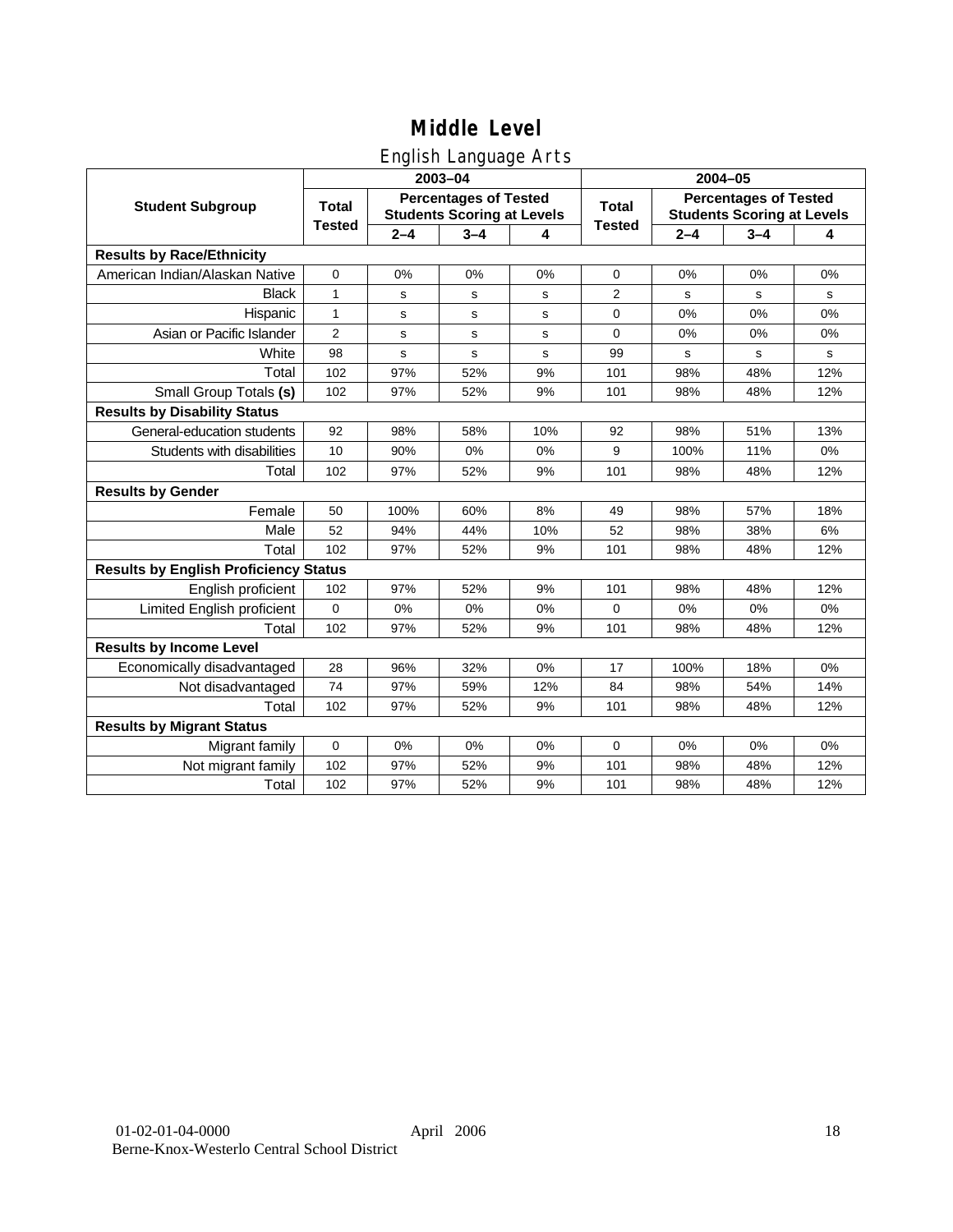### Mathematics

|                                              |                |         | 2003-04                                                           |     | 2004-05        |         |                                                                   |             |
|----------------------------------------------|----------------|---------|-------------------------------------------------------------------|-----|----------------|---------|-------------------------------------------------------------------|-------------|
| <b>Student Subgroup</b>                      | <b>Total</b>   |         | <b>Percentages of Tested</b><br><b>Students Scoring at Levels</b> |     | Total          |         | <b>Percentages of Tested</b><br><b>Students Scoring at Levels</b> |             |
|                                              | <b>Tested</b>  | $2 - 4$ | $3 - 4$                                                           | 4   | <b>Tested</b>  | $2 - 4$ | $3 - 4$                                                           | 4           |
| <b>Results by Race/Ethnicity</b>             |                |         |                                                                   |     |                |         |                                                                   |             |
| American Indian/Alaskan Native               | $\mathbf 0$    | 0%      | 0%                                                                | 0%  | $\mathbf 0$    | 0%      | 0%                                                                | 0%          |
| <b>Black</b>                                 | 1              | s       | s                                                                 | s   | $\overline{2}$ | S       | s                                                                 | s           |
| Hispanic                                     | $\mathbf{1}$   | s       | s                                                                 | s   | 0              | 0%      | 0%                                                                | 0%          |
| Asian or Pacific Islander                    | $\overline{2}$ | s       | s                                                                 | s   | 0              | 0%      | 0%                                                                | 0%          |
| White                                        | 95             | s       | $\mathbf s$                                                       | s   | 98             | s       | $\mathbf s$                                                       | $\mathbf S$ |
| Total                                        | 99             | 97%     | 73%                                                               | 11% | 100            | 98%     | 71%                                                               | 6%          |
| Small Group Totals (s)                       | 99             | 97%     | 73%                                                               | 11% | 100            | 98%     | 71%                                                               | 6%          |
| <b>Results by Disability Status</b>          |                |         |                                                                   |     |                |         |                                                                   |             |
| General-education students                   | 89             | 99%     | 76%                                                               | 12% | 91             | 99%     | 75%                                                               | 7%          |
| Students with disabilities                   | 10             | 80%     | 40%                                                               | 0%  | 9              | 89%     | 33%                                                               | 0%          |
| Total                                        | 99             | 97%     | 73%                                                               | 11% | 100            | 98%     | 71%                                                               | 6%          |
| <b>Results by Gender</b>                     |                |         |                                                                   |     |                |         |                                                                   |             |
| Female                                       | 48             | 98%     | 71%                                                               | 13% | 50             | 98%     | 70%                                                               | 10%         |
| Male                                         | 51             | 96%     | 75%                                                               | 10% | 50             | 98%     | 72%                                                               | 2%          |
| Total                                        | 99             | 97%     | 73%                                                               | 11% | 100            | 98%     | 71%                                                               | 6%          |
| <b>Results by English Proficiency Status</b> |                |         |                                                                   |     |                |         |                                                                   |             |
| English proficient                           | 99             | 97%     | 73%                                                               | 11% | 100            | 98%     | 71%                                                               | 6%          |
| Limited English proficient                   | $\mathbf 0$    | 0%      | 0%                                                                | 0%  | $\Omega$       | 0%      | 0%                                                                | 0%          |
| Total                                        | 99             | 97%     | 73%                                                               | 11% | 100            | 98%     | 71%                                                               | 6%          |
| <b>Results by Income Level</b>               |                |         |                                                                   |     |                |         |                                                                   |             |
| Economically disadvantaged                   | 27             | 96%     | 63%                                                               | 7%  | 17             | 100%    | 41%                                                               | 0%          |
| Not disadvantaged                            | 72             | 97%     | 76%                                                               | 13% | 83             | 98%     | 77%                                                               | 7%          |
| Total                                        | 99             | 97%     | 73%                                                               | 11% | 100            | 98%     | 71%                                                               | 6%          |
| <b>Results by Migrant Status</b>             |                |         |                                                                   |     |                |         |                                                                   |             |
| Migrant family                               | $\mathbf 0$    | 0%      | 0%                                                                | 0%  | $\Omega$       | 0%      | 0%                                                                | 0%          |
| Not migrant family                           | 99             | 97%     | 73%                                                               | 11% | 100            | 98%     | 71%                                                               | 6%          |
| Total                                        | 99             | 97%     | 73%                                                               | 11% | 100            | 98%     | 71%                                                               | 6%          |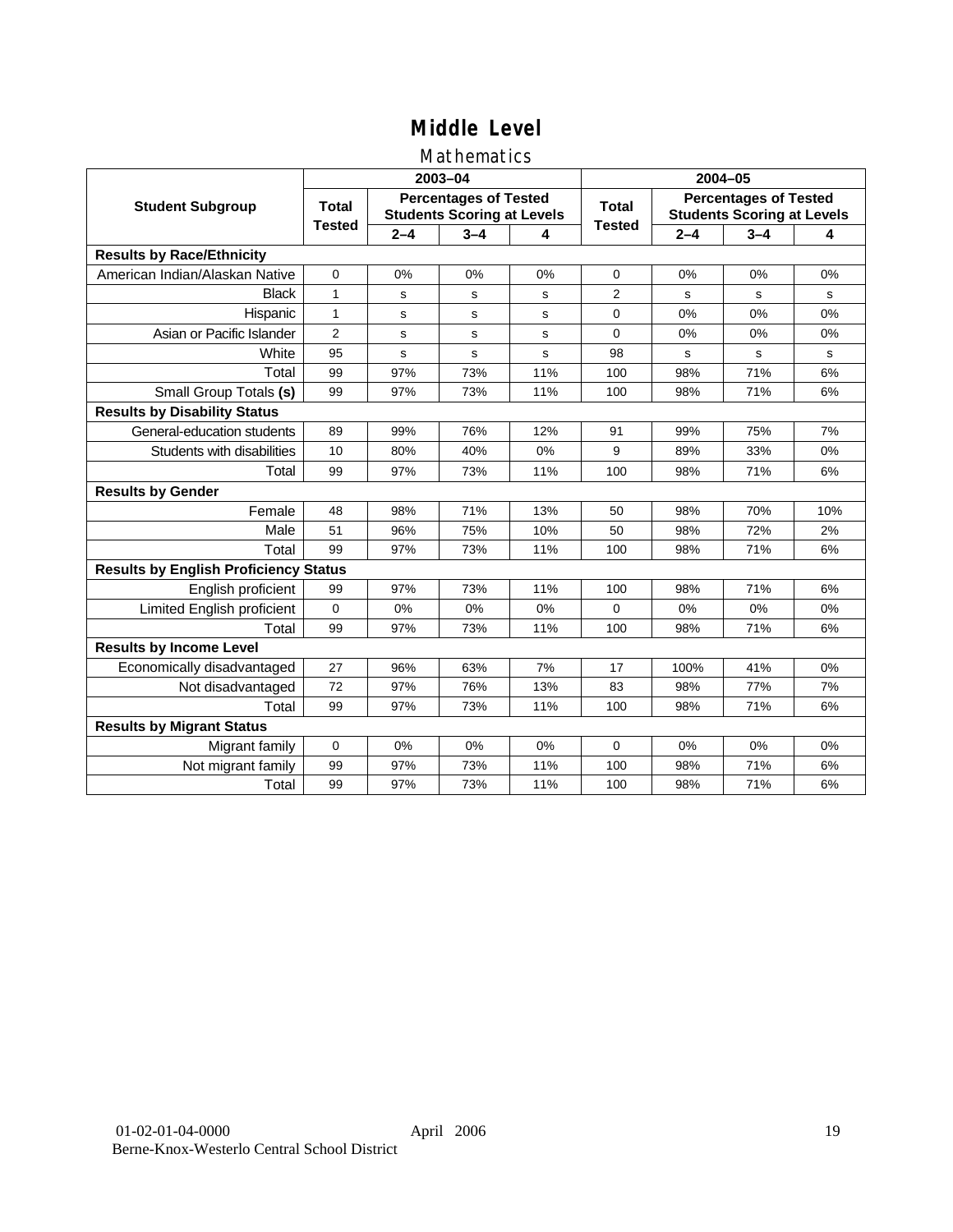### **Science**

|                                              |               | 2003-04 |                                                                   |       |                | 2004-05 |                                                                   |     |  |
|----------------------------------------------|---------------|---------|-------------------------------------------------------------------|-------|----------------|---------|-------------------------------------------------------------------|-----|--|
| <b>Student Subgroup</b>                      | Total         |         | <b>Percentages of Tested</b><br><b>Students Scoring at Levels</b> |       | Total          |         | <b>Percentages of Tested</b><br><b>Students Scoring at Levels</b> |     |  |
|                                              | <b>Tested</b> | $2 - 4$ | $3 - 4$                                                           | 4     | <b>Tested</b>  | $2 - 4$ | $3 - 4$                                                           | 4   |  |
| <b>Results by Race/Ethnicity</b>             |               |         |                                                                   |       |                |         |                                                                   |     |  |
| American Indian/Alaskan Native               | $\Omega$      | 0%      | 0%                                                                | 0%    | $\Omega$       | 0%      | 0%                                                                | 0%  |  |
| <b>Black</b>                                 | 1             | s       | s                                                                 | s     | 1              | s       | s                                                                 | s   |  |
| Hispanic                                     | $\mathbf 0$   | 0%      | 0%                                                                | 0%    | $\Omega$       | 0%      | 0%                                                                | 0%  |  |
| Asian or Pacific Islander                    | $\Omega$      | 0%      | 0%                                                                | 0%    | 0              | 0%      | 0%                                                                | 0%  |  |
| White                                        | 15            | s       | s                                                                 | s     | 10             | s       | s                                                                 | s   |  |
| Total                                        | 16            | 94%     | 75%                                                               | 19%   | 11             | 100%    | 82%                                                               | 9%  |  |
| Small Group Totals (s)                       | 16            | 94%     | 75%                                                               | 19%   | 11             | 100%    | 82%                                                               | 9%  |  |
| <b>Results by Disability Status</b>          |               |         |                                                                   |       |                |         |                                                                   |     |  |
| General-education students                   | 12            | s       | s                                                                 | s     | 10             | s       | s                                                                 | s   |  |
| Students with disabilities                   | 4             | s       | s                                                                 | s     | 1              | s       | s                                                                 | s   |  |
| Total                                        | 16            | 94%     | 75%                                                               | 19%   | 11             | 100%    | 82%                                                               | 9%  |  |
| <b>Results by Gender</b>                     |               |         |                                                                   |       |                |         |                                                                   |     |  |
| Female                                       | 4             | s       | s                                                                 | s     | 5              | 100%    | 80%                                                               | 0%  |  |
| Male                                         | 12            | s       | s                                                                 | s     | 6              | 100%    | 83%                                                               | 17% |  |
| Total                                        | 16            | 94%     | 75%                                                               | 19%   | 11             | 100%    | 82%                                                               | 9%  |  |
| <b>Results by English Proficiency Status</b> |               |         |                                                                   |       |                |         |                                                                   |     |  |
| English proficient                           | 16            | 94%     | 75%                                                               | 19%   | 11             | 100%    | 82%                                                               | 9%  |  |
| Limited English proficient                   | $\Omega$      | $0\%$   | $0\%$                                                             | $0\%$ | 0              | 0%      | 0%                                                                | 0%  |  |
| Total                                        | 16            | 94%     | 75%                                                               | 19%   | 11             | 100%    | 82%                                                               | 9%  |  |
| <b>Results by Income Level</b>               |               |         |                                                                   |       |                |         |                                                                   |     |  |
| Economically disadvantaged                   | 6             | 100%    | 100%                                                              | 17%   | 4              | s       | s                                                                 | s   |  |
| Not disadvantaged                            | 10            | 90%     | 60%                                                               | 20%   | $\overline{7}$ | s       | s                                                                 | s   |  |
| Total                                        | 16            | 94%     | 75%                                                               | 19%   | 11             | 100%    | 82%                                                               | 9%  |  |
| <b>Results by Migrant Status</b>             |               |         |                                                                   |       |                |         |                                                                   |     |  |
| Migrant family                               | $\mathbf 0$   | 0%      | 0%                                                                | 0%    | 0              | 0%      | 0%                                                                | 0%  |  |
| Not migrant family                           | 16            | 94%     | 75%                                                               | 19%   | 11             | 100%    | 82%                                                               | 9%  |  |
| Total                                        | 16            | 94%     | 75%                                                               | 19%   | 11             | 100%    | 82%                                                               | 9%  |  |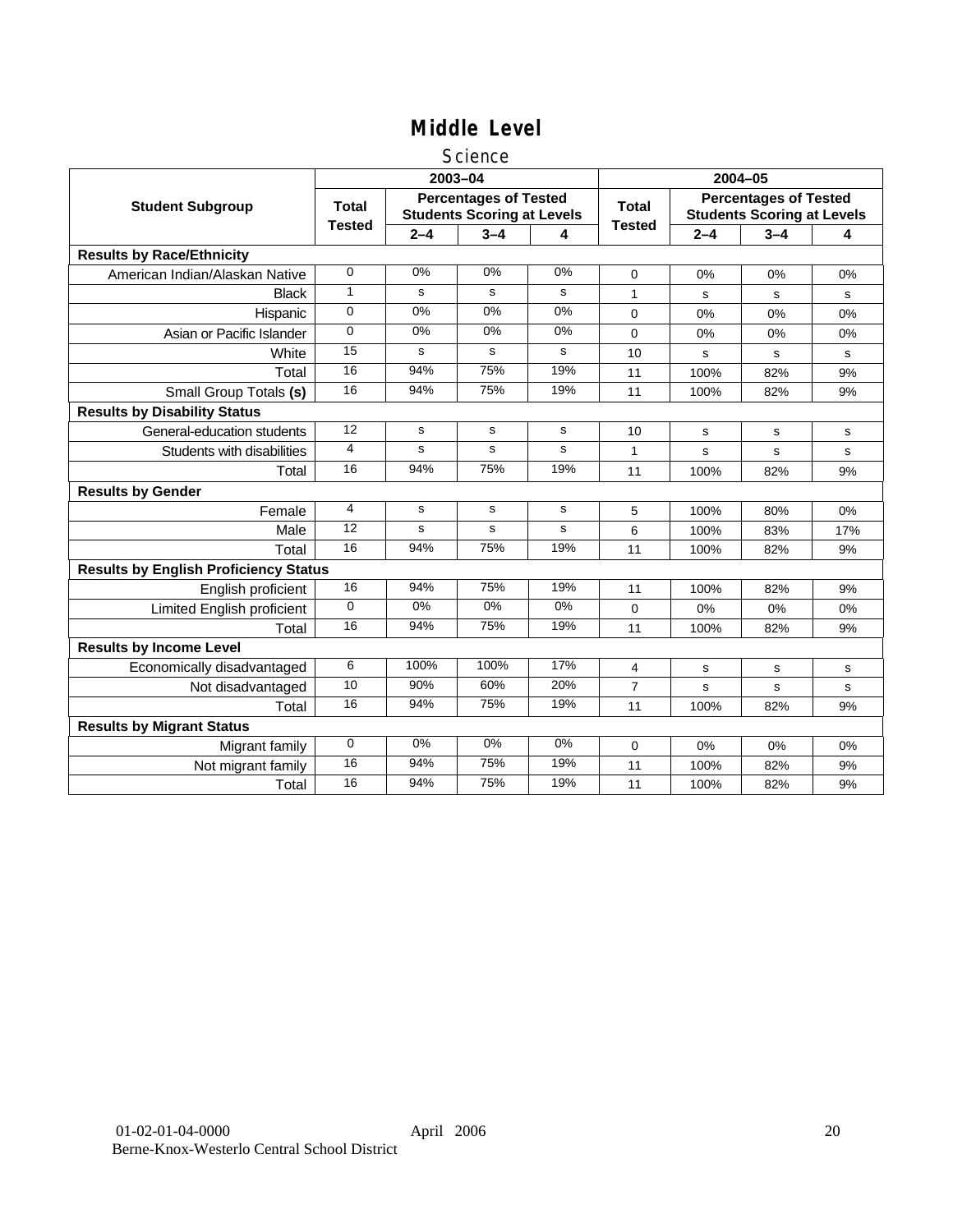## **2000 and 2001 High School Cohorts**

General-education students who first entered ninth grade in 2000 or 2001 must score 55 or higher on Regents English and mathematics examinations to graduate. During the phase-in of the Regents examination graduation requirements, all students (with district board of education approval) may qualify for a local diploma by earning a score of 55–64 on the required Regents examinations; a score of 65 or higher is required for a Regents diploma. Students with disabilities and certain students with a Section 504 Accommodation Plan may qualify for a local diploma by passing Regents competency tests. The data in these tables show the performance of the cohorts as of June 30<sup>th</sup> of the fourth year after first entering grade 9.

#### **Performance on the English Assessment Requirement for Graduation**

|                                              | 2000 Cohort                  |                          |                 |                   |                                  | 2001 Cohort<br><b>Count of Students</b> |                         |                |                   |                          |
|----------------------------------------------|------------------------------|--------------------------|-----------------|-------------------|----------------------------------|-----------------------------------------|-------------------------|----------------|-------------------|--------------------------|
| <b>Student Subgroup</b>                      |                              | <b>Count of Students</b> |                 |                   | <b>Percent</b><br><b>Meeting</b> |                                         | <b>Percent</b>          |                |                   |                          |
|                                              | <b>Students</b><br>in Cohort | by Score                 |                 |                   |                                  | <b>Students</b>                         | by Score                |                | <b>Meeting</b>    |                          |
|                                              |                              | <b>Regents</b>           |                 | Pass-             | Gradu-                           | in                                      | <b>Regents</b>          |                | Pass-             | Gradua-                  |
|                                              |                              | $55 -$<br>64             | $65 -$<br>100   | ed<br><b>RCTs</b> | ation<br>Require-<br>ment        | <b>Cohort</b>                           | $55 -$<br>64            | $65-$<br>100   | ed<br><b>RCTs</b> | tion<br>Require-<br>ment |
| <b>Results by Race/Ethnicity</b>             |                              |                          |                 |                   |                                  |                                         |                         |                |                   |                          |
| American Indian/Alaskan Native               | $\mathbf 0$                  | $\mathbf 0$              | 0               | 0                 | 0%                               | $\mathbf{1}$                            | $\mathbf s$             | $\mathbf s$    | s                 | $\mathbf s$              |
| <b>Black</b>                                 | $\overline{2}$               | s                        | s               | s                 | s                                | $\mathbf{1}$                            | s                       | s              | s                 | s                        |
| Hispanic                                     | $\mathbf{2}$                 | s                        | s               | s                 | s                                | $\mathbf{1}$                            | s                       | s              | s                 | s                        |
| Asian or Pacific Islander                    | $\mathbf{1}$                 | s                        | s               | s                 | s                                | 0                                       | $\mathbf{0}$            | $\overline{0}$ | 0                 | 0%                       |
| White                                        | 86                           | $\,6$                    | $\overline{73}$ | $\overline{2}$    | 94%                              | 83                                      | s                       | $\mathbf s$    | s                 | s                        |
| Total                                        | 91                           | $\,6$                    | 77              | $\overline{2}$    | 93%                              | 86                                      | $\overline{4}$          | 74             | $\overline{2}$    | 93%                      |
| Small Group Totals (s)                       | 5                            | $\mathbf 0$              | 4               | $\overline{0}$    | 80%                              | 86                                      | 4                       | 74             | $\overline{2}$    | 93%                      |
| <b>Results by Disability Status</b>          |                              |                          |                 |                   |                                  |                                         |                         |                |                   |                          |
| General-education students                   | 84                           | 4                        | 76              | 1                 | 96%                              | 71                                      | 2                       | 68             | 0                 | 99%                      |
| Students with disabilities                   | $\overline{7}$               | $\boldsymbol{2}$         | $\mathbf{1}$    | $\mathbf{1}$      | 57%                              | 15                                      | $\overline{2}$          | 6              | 2                 | 67%                      |
| Total                                        | 91                           | 6                        | 77              | 2                 | 93%                              | 86                                      | 4                       | 74             | 2                 | 93%                      |
| <b>Results by Gender</b>                     |                              |                          |                 |                   |                                  |                                         |                         |                |                   |                          |
| Female                                       | 45                           | $\mathbf 0$              | 42              | $\overline{2}$    | 98%                              | 38                                      | 2                       | 35             | $\mathbf 0$       | 97%                      |
| Male                                         | 46                           | 6                        | 35              | 0                 | 89%                              | 48                                      | 2                       | 39             | 2                 | 90%                      |
| Total                                        | 91                           | 6                        | 77              | $\overline{2}$    | 93%                              | 86                                      | 4                       | 74             | $\overline{2}$    | 93%                      |
| <b>Results by English Proficiency Status</b> |                              |                          |                 |                   |                                  |                                         |                         |                |                   |                          |
| English proficient                           | 91                           | 6                        | 77              | 2                 | 93%                              | 86                                      | 4                       | 74             | 2                 | 93%                      |
| Limited English proficient                   | $\mathbf 0$                  | $\mathbf 0$              | $\mathbf 0$     | $\mathbf 0$       | 0%                               | 0                                       | $\mathbf 0$             | 0              | 0                 | 0%                       |
| Total                                        | 91                           | 6                        | 77              | $\overline{2}$    | 93%                              | 86                                      | 4                       | 74             | $\overline{2}$    | 93%                      |
| <b>Results by Income Level</b>               |                              |                          |                 |                   |                                  |                                         |                         |                |                   |                          |
| Economically disadvantaged                   | $\mathbf 0$                  | $\mathbf 0$              | $\mathbf 0$     | $\mathbf 0$       | 0%                               | 16                                      | 3                       | 11             | $\mathbf{1}$      | 94%                      |
| Not disadvantaged                            | 91                           | 6                        | 77              | $\overline{2}$    | 93%                              | 70                                      | $\mathbf{1}$            | 63             | $\mathbf{1}$      | 93%                      |
| Total                                        | 91                           | 6                        | 77              | $\overline{2}$    | 93%                              | 86                                      | 4                       | 74             | $\overline{2}$    | 93%                      |
| <b>Results by Migrant Status</b>             |                              |                          |                 |                   |                                  |                                         |                         |                |                   |                          |
| Migrant family                               | $\mathbf 0$                  | 0                        | 0               | $\mathbf 0$       | 0%                               | 0                                       | 0                       | 0              | 0                 | 0%                       |
| Not migrant family                           | 91                           | 6                        | 77              | 2                 | 93%                              | 86                                      | $\overline{\mathbf{4}}$ | 74             | 2                 | 93%                      |
| Total                                        | 91                           | 6                        | 77              | $\overline{2}$    | 93%                              | 86                                      | 4                       | 74             | $\overline{2}$    | 93%                      |

### **after Four Years of High School**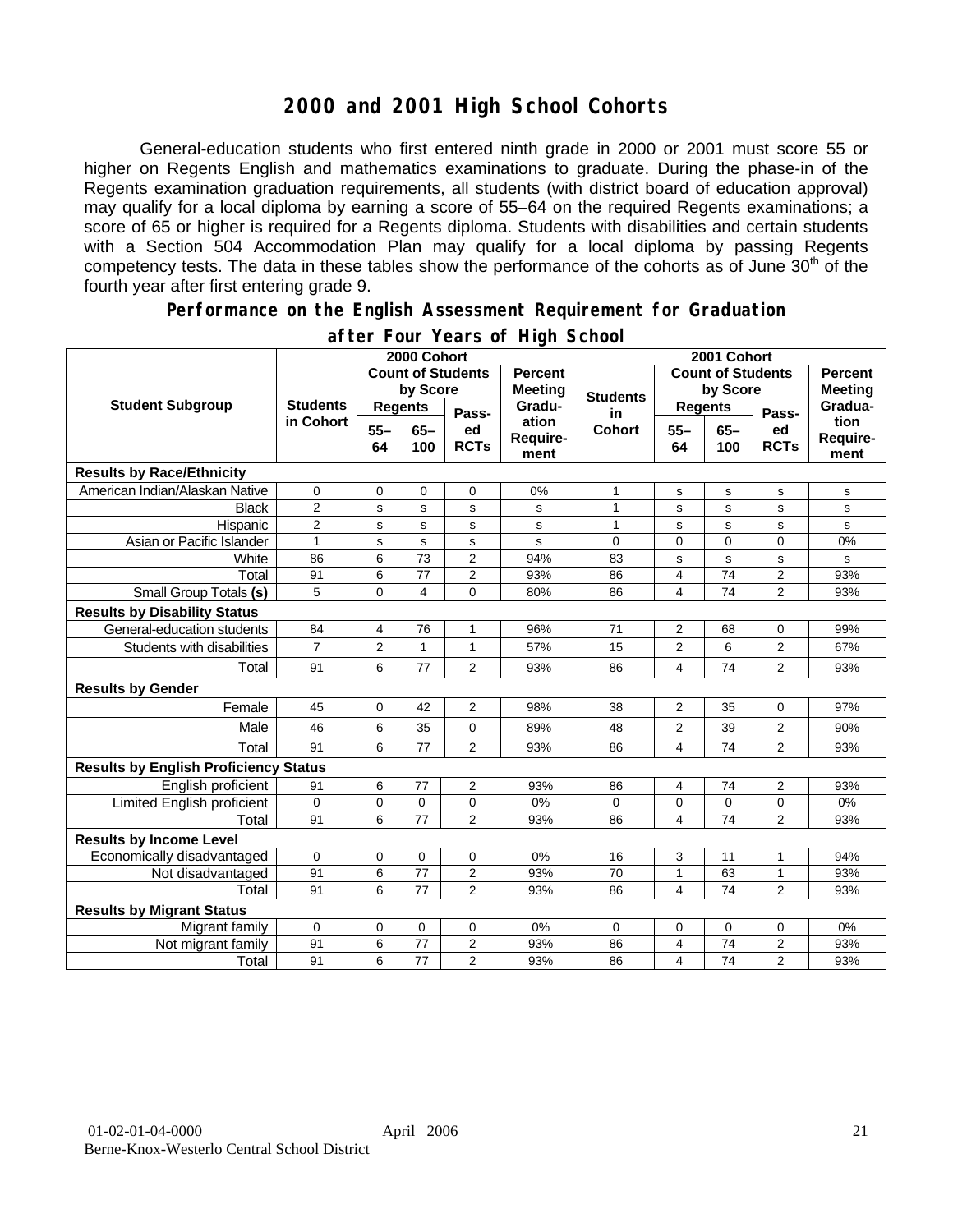### **Performance on the Mathematics Assessment Requirement for Graduation after Four Years of High School**

|                                              | <u><b>Dragation artor roar roars or right conoon</b></u><br>2000 Cohort |                                            |             |                            |                   | 2001 Cohort                                |                |             |                            |                |
|----------------------------------------------|-------------------------------------------------------------------------|--------------------------------------------|-------------|----------------------------|-------------------|--------------------------------------------|----------------|-------------|----------------------------|----------------|
| <b>Student Subgroup</b>                      |                                                                         | <b>Count of Students</b><br><b>Percent</b> |             |                            |                   | <b>Count of Students</b><br><b>Percent</b> |                |             |                            |                |
|                                              | <b>Students</b><br>in<br><b>Cohort</b>                                  | by Score                                   |             |                            | <b>Meeting</b>    |                                            | by Score       |             |                            | <b>Meeting</b> |
|                                              |                                                                         | <b>Regents</b>                             |             |                            | Gradu-            | <b>Students</b><br>in                      | <b>Regents</b> |             |                            | Gradua-        |
|                                              |                                                                         | $55 -$<br>$65-$<br>64<br>100               |             | Pass-<br>ed<br><b>RCTs</b> | ation<br>Require- | <b>Cohort</b>                              | $55 -$         | $65-$       | Pass-<br>ed<br><b>RCTs</b> | tion           |
|                                              |                                                                         |                                            |             |                            |                   |                                            | 64             | 100         |                            | Require-       |
|                                              |                                                                         |                                            |             | ment                       |                   |                                            |                |             | ment                       |                |
| <b>Results by Race/Ethnicity</b>             |                                                                         |                                            |             |                            |                   |                                            |                |             |                            |                |
| American Indian/Alaskan Native               | $\mathbf 0$                                                             | 0                                          | 0           | 0                          | 0%                | 1                                          | s              | s           | ${\tt s}$                  | s              |
| <b>Black</b>                                 | $\overline{2}$                                                          | s                                          | s           | s                          | s                 | $\mathbf{1}$                               | s              | s           | s                          | s              |
| Hispanic                                     | $\overline{2}$                                                          | s                                          | s           | s                          | s                 | $\mathbf{1}$                               | s              | s           | s                          | s              |
| Asian or Pacific Islander                    | $\mathbf{1}$                                                            | s                                          | s           | s                          | s                 | 0                                          | 0              | $\mathbf 0$ | $\Omega$                   | 0%             |
| White                                        | 86                                                                      | 10                                         | 67          | $\overline{4}$             | 94%               | 83                                         | s              | s           | s                          | s              |
| Total                                        | 91                                                                      | 11                                         | 70          | 4                          | 93%               | 86                                         | $\overline{7}$ | 73          | $\overline{2}$             | 95%            |
| <b>Small Group Totals (s)</b>                | 5                                                                       | 1                                          | 3           | 0                          | 80%               | 86                                         | $\overline{7}$ | 73          | $\overline{2}$             | 95%            |
| <b>Results by Disability Status</b>          |                                                                         |                                            |             |                            |                   |                                            |                |             |                            |                |
| General-education students                   | 84                                                                      | 11                                         | 67          | $\overline{2}$             | 95%               | 71                                         | 4              | 65          | 0                          | 97%            |
| Students with disabilities                   | $\overline{7}$                                                          | $\mathbf 0$                                | 3           | 2                          | 71%               | 15                                         | 3              | 8           | $\overline{2}$             | 87%            |
| Total                                        | 91                                                                      | 11                                         | 70          | 4                          | 93%               | 86                                         | $\overline{7}$ | 73          | $\overline{2}$             | 95%            |
| <b>Results by Gender</b>                     |                                                                         |                                            |             |                            |                   |                                            |                |             |                            |                |
| Female                                       | 45                                                                      | $\mathbf{1}$                               | 41          | $\mathbf{1}$               | 96%               | 38                                         | $\overline{2}$ | 34          | $\mathbf 0$                | 95%            |
| Male                                         | 46                                                                      | 10                                         | 29          | 3                          | 91%               | 48                                         | 5              | 39          | $\overline{2}$             | 96%            |
| Total                                        | 91                                                                      | 11                                         | 70          | 4                          | 93%               | 86                                         | $\overline{7}$ | 73          | $\overline{2}$             | 95%            |
| <b>Results by English Proficiency Status</b> |                                                                         |                                            |             |                            |                   |                                            |                |             |                            |                |
| English proficient                           | 91                                                                      | 11                                         | 70          | 4                          | 93%               | 86                                         | 7              | 73          | $\overline{2}$             | 95%            |
| Limited English proficient                   | $\mathbf 0$                                                             | $\mathbf 0$                                | $\mathbf 0$ | 0                          | 0%                | $\Omega$                                   | 0              | $\mathbf 0$ | 0                          | 0%             |
| Total                                        | 91                                                                      | 11                                         | 70          | 4                          | 93%               | 86                                         | $\overline{7}$ | 73          | $\overline{2}$             | 95%            |
| <b>Results by Income Level</b>               |                                                                         |                                            |             |                            |                   |                                            |                |             |                            |                |
| Economically disadvantaged                   | 0                                                                       | 0                                          | 0           | 0                          | 0%                | 16                                         | 2              | 12          | 0                          | 88%            |
| Not disadvantaged                            | 91                                                                      | 11                                         | 70          | 4                          | 93%               | 70                                         | 5              | 61          | 2                          | 97%            |
| Total                                        | 91                                                                      | 11                                         | 70          | 4                          | 93%               | 86                                         | $\overline{7}$ | 73          | $\overline{2}$             | 95%            |
| <b>Results by Migrant Status</b>             |                                                                         |                                            |             |                            |                   |                                            |                |             |                            |                |
| Migrant family                               | $\mathbf 0$                                                             | 0                                          | 0           | 0                          | 0%                | 0                                          | 0              | $\mathbf 0$ | 0                          | 0%             |
| Not migrant family                           | 91                                                                      | 11                                         | 70          | 4                          | 93%               | 86                                         | $\overline{7}$ | 73          | $\mathbf{2}$               | 95%            |
| Total                                        | 91                                                                      | 11                                         | 70          | 4                          | 93%               | 86                                         | $\overline{7}$ | 73          | $\overline{2}$             | 95%            |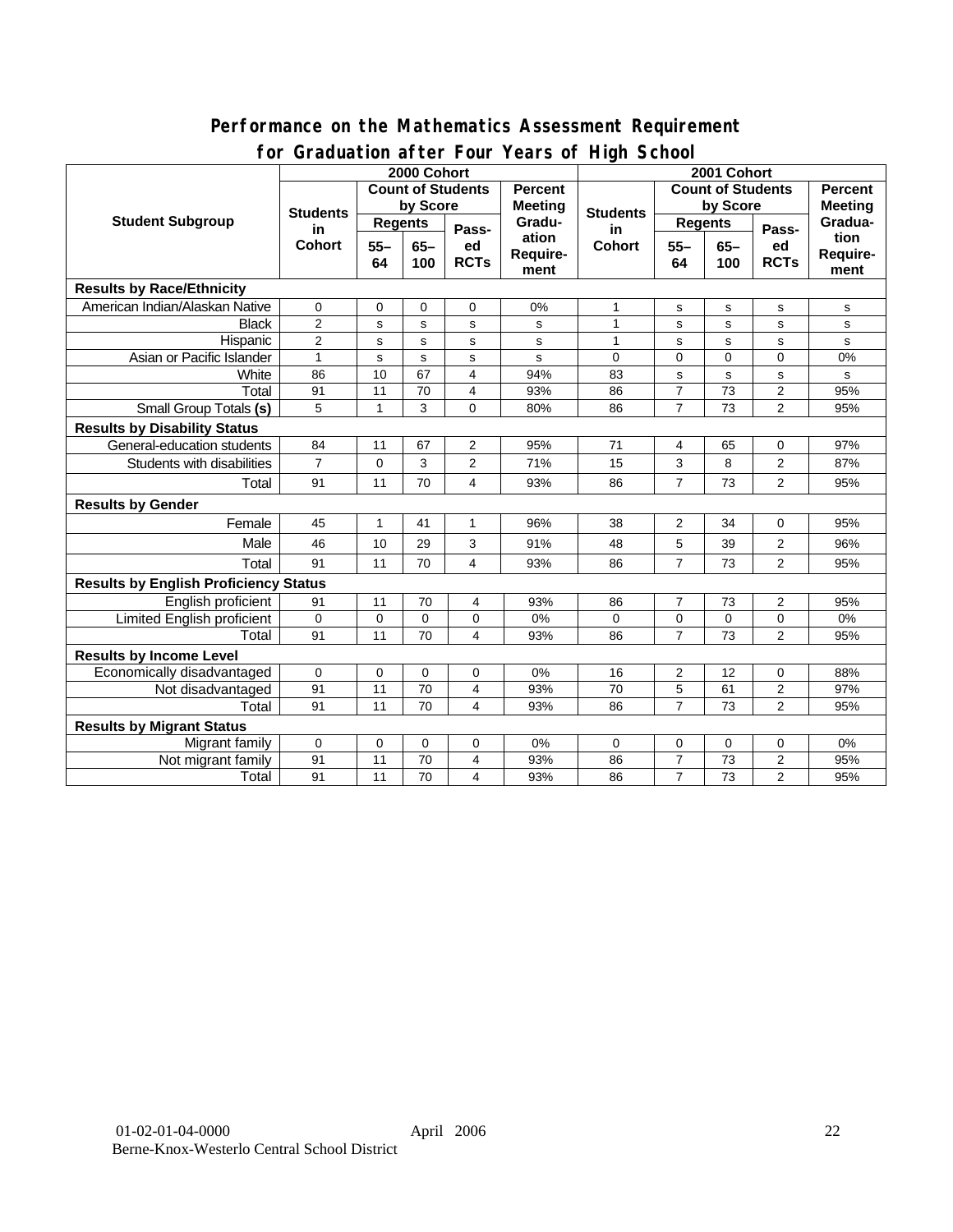## **Cohort Graduation Rates**

Students were counted as graduates if they earned a local diploma with or without a Regents endorsement by August 31<sup>st</sup> of the fourth year after first entering grade 9. The graduation-rate cohort includes students who transferred to general education development (GED) programs. These students were not counted in the district accountability cohort for English and mathematics.

|                                              | <b>August 31, 2003</b>                  | 1999 Cohort as of  | 2000 Cohort as of<br><b>August 31, 2004</b> |                    |  |  |  |  |  |
|----------------------------------------------|-----------------------------------------|--------------------|---------------------------------------------|--------------------|--|--|--|--|--|
| <b>Student Subgroup</b>                      | <b>Graduation</b><br><b>Rate Cohort</b> | Graduation<br>Rate | <b>Graduation</b><br><b>Rate Cohort</b>     | Graduation<br>Rate |  |  |  |  |  |
| <b>Results by Race/Ethnicity</b>             |                                         |                    |                                             |                    |  |  |  |  |  |
| American Indian/Alaskan Native               | 1                                       | s                  | $\Omega$                                    | 0%                 |  |  |  |  |  |
| <b>Black</b>                                 | 1                                       | s                  | $\overline{2}$                              | s                  |  |  |  |  |  |
| Hispanic                                     | $\overline{2}$                          | s                  | $\overline{2}$                              | s                  |  |  |  |  |  |
| Asian or Pacific Islander                    | 1                                       | s                  | 1                                           | S                  |  |  |  |  |  |
| White                                        | 77                                      | 97%                | 87                                          | 90%                |  |  |  |  |  |
| Total                                        | 82                                      | 98%                | 92                                          | 89%                |  |  |  |  |  |
| Small Group Totals (s)                       | 5                                       | 100%               | 5                                           | 80%                |  |  |  |  |  |
| <b>Results by Disability Status</b>          |                                         |                    |                                             |                    |  |  |  |  |  |
| General-education students                   | 70                                      | 99%                | 85                                          | 95%                |  |  |  |  |  |
| Students with disabilities                   | 12                                      | 92%                | $\overline{7}$                              | 14%                |  |  |  |  |  |
| Total                                        | 82                                      | 98%                | 92                                          | 89%                |  |  |  |  |  |
| <b>Results by Gender</b>                     |                                         |                    |                                             |                    |  |  |  |  |  |
| Female                                       | 40                                      | 98%                | 45                                          | 96%                |  |  |  |  |  |
| Male                                         | 42                                      | 98%                | 47                                          | 83%                |  |  |  |  |  |
| Total                                        | 82                                      | 98%                | 92                                          | 89%                |  |  |  |  |  |
| <b>Results by English Proficiency Status</b> |                                         |                    |                                             |                    |  |  |  |  |  |
| English proficient                           | 82                                      | 98%                | 92                                          | 89%                |  |  |  |  |  |
| <b>Limited English proficient</b>            | 0                                       | 0%                 | 0                                           | 0%                 |  |  |  |  |  |
| Total                                        | 82                                      | 98%                | 92                                          | 89%                |  |  |  |  |  |
| <b>Results by Income Level</b>               |                                         |                    |                                             |                    |  |  |  |  |  |
| Economically disadvantaged                   | 0                                       | 0%                 | $\mathbf 0$                                 | 0%                 |  |  |  |  |  |
| Not disadvantaged                            | 82                                      | 98%                | 92                                          | 89%                |  |  |  |  |  |
| Total                                        | 82                                      | 98%                | 92                                          | 89%                |  |  |  |  |  |
| <b>Results by Migrant Status</b>             |                                         |                    |                                             |                    |  |  |  |  |  |
| Migrant family                               | $\mathbf 0$                             | 0%                 | $\mathbf 0$                                 | 0%                 |  |  |  |  |  |
| Not migrant family                           | 82                                      | 98%                | 92                                          | 89%                |  |  |  |  |  |
| Total                                        | 82                                      | 98%                | 92                                          | 89%                |  |  |  |  |  |